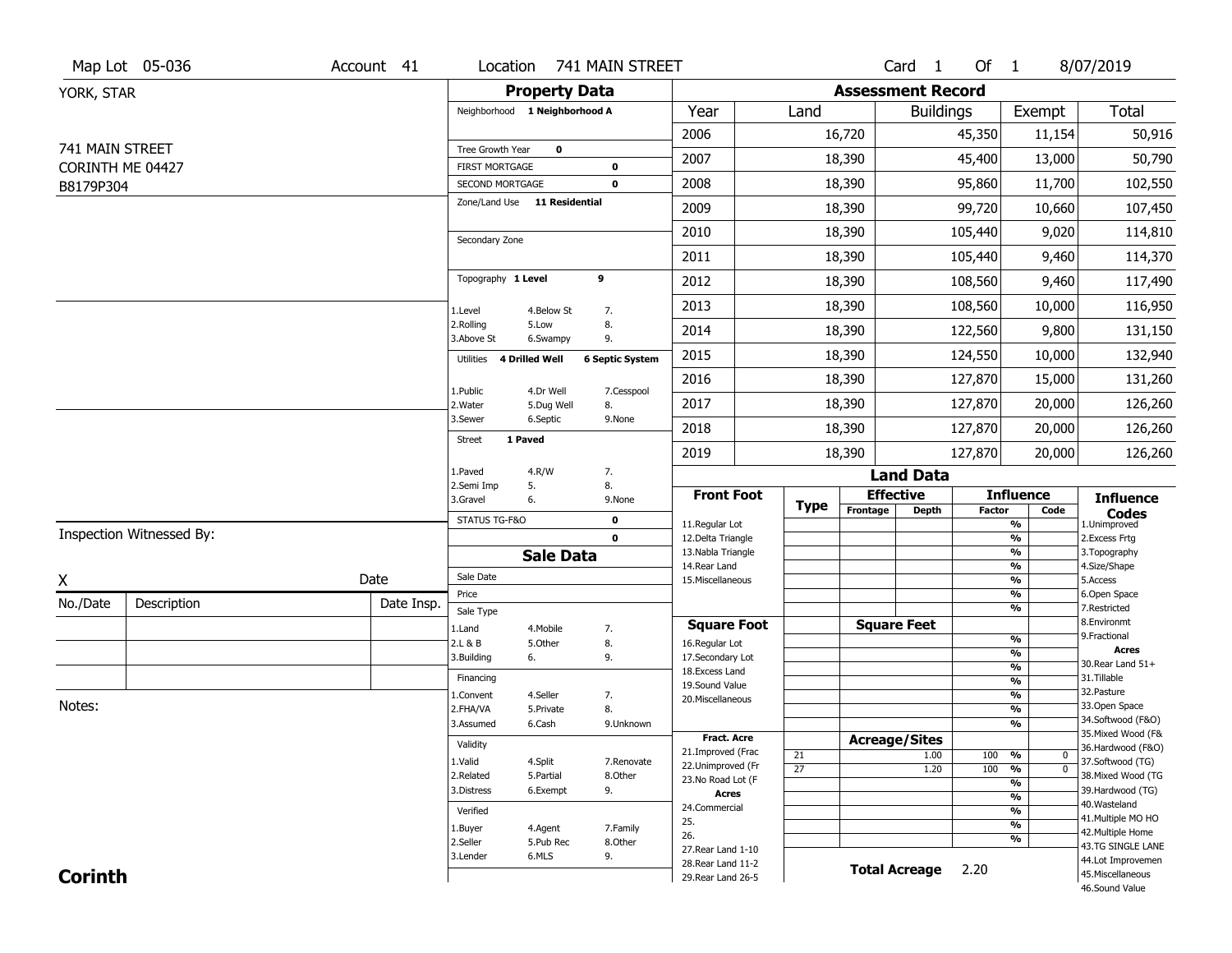|                       |                               |            |                                                   |                                       |                   |                                                   |                             |                        | <b>Corinth</b>                           |              |     |                |                   |    |                |                    |      |           |  |
|-----------------------|-------------------------------|------------|---------------------------------------------------|---------------------------------------|-------------------|---------------------------------------------------|-----------------------------|------------------------|------------------------------------------|--------------|-----|----------------|-------------------|----|----------------|--------------------|------|-----------|--|
|                       | Map Lot 05-036                |            |                                                   |                                       | Account 41        |                                                   | Location                    |                        | 741 MAIN STREET                          |              |     |                | Card <sub>1</sub> |    | Of 1           |                    |      | 8/07/2019 |  |
|                       | Building Style 1 Conventional |            | <b>SF Bsmt Living</b>                             | 0                                     |                   |                                                   | Layout                      | 1 Typical              |                                          |              |     |                |                   |    |                |                    |      |           |  |
| 0.Not Code            | 4.Cape                        | 8.Log      | Fin Bsmt Grade                                    | 0 <sub>0</sub>                        |                   |                                                   | 1. Typical                  | 4.                     | 7.                                       |              |     |                | ABY OR:           |    |                | DECK               |      |           |  |
| 1.Conv.               | 5.Garrison                    | 9.0ther    | <b>HEARTH</b>                                     | 0                                     |                   |                                                   | 2.Inadeq                    | 5.                     | 8.                                       | 2-ST GARAGE  |     |                |                   |    |                |                    |      |           |  |
| 2.Ranch               | 6.Split                       | 10.Camp    | Heat Type 100%                                    |                                       | 5 Forced Warm Air |                                                   | 3.                          | 6.                     | 9.                                       |              |     |                | SV 1000           |    |                |                    | 144' |           |  |
| 3.R Ranch             | 7.Contemp                     | 11.Double  | 0.Not Code                                        | 4.HVAC                                |                   | 8.Fl/Wall                                         | 9 None<br>Attic             |                        |                                          |              |     |                |                   |    |                |                    |      |           |  |
| Dwelling Units 1      |                               |            | 1.HWBB                                            | 5.FWA                                 |                   | 9.No Heat                                         | 1.1/4 Fin                   | 4.Full Fin             | 7.                                       | -1120]<br>40 |     |                |                   |    |                | 12                 |      |           |  |
| Other Units           | -1                            |            | 2.HWCI                                            | 6.Radiant                             |                   | 11.                                               | 2.1/2 Fin                   | 5.Fl/Stair             | 8.                                       |              |     |                |                   |    |                |                    |      |           |  |
| Stories               | 4 One & 1/2 Story             |            | 3.H Pump                                          | 7.Electric                            |                   | 12.                                               | 3.3/4 Fin                   | 6.                     | 9.None                                   |              |     |                | - (20)<br>DECK.   |    |                |                    |      |           |  |
| $1.1\,$               | 4.1.5                         | 7.         | 0%<br>Cool Type                                   |                                       | 9 None            |                                                   | Insulation 1 Full           |                        |                                          | 28           |     |                |                   |    |                |                    |      |           |  |
| 2.2                   | 5.1.75                        | 8.         | 1.Refrig                                          | 4.W&C Air                             | 7.                |                                                   | 1.Full                      | 4.Minimal              | 7.                                       |              |     |                |                   |    |                |                    |      |           |  |
| 3.3                   | 6.2.5                         | 9.         | 2.Evapor                                          | 5.                                    | 8.                |                                                   | 2.Heavy                     | 5.                     | 8.                                       |              |     |                |                   |    |                |                    |      |           |  |
| <b>Exterior Walls</b> | 1 Wood Siding                 |            | 3.H Pump                                          | 6.                                    |                   | 9.None                                            | 3.Capped                    | 6.                     | 9.None                                   |              |     | 2-ST MB (1056) |                   | 24 |                |                    |      |           |  |
| 0.Not Code            | 4.Asbestos                    | 8.Concrete | Kitchen Style                                     | 2 Typical                             |                   |                                                   | Unfinished %                | 0%                     |                                          |              |     |                |                   |    |                |                    |      |           |  |
| 1.Wood                | 5.Stucco                      | 9.Other    | 1.Modern                                          | 4.Obsolete                            | 7.                |                                                   |                             |                        | Grade & Factor 3 Average 105%            |              |     | 44             |                   |    |                |                    |      |           |  |
| 2.Vin/Al              | 6.Brick                       | 11.        | 2. Typical                                        | 5.                                    | 8.                |                                                   | 1.E Grade                   | 4.B Grade              | 7.                                       |              |     |                |                   |    |                |                    |      |           |  |
| 3.Compos.             | 7.Stone                       | 12.        | 3.Old Type                                        | 6.                                    |                   | 9.None                                            | 2.D Grade                   | 5.A Grade              | 8.                                       |              |     |                |                   |    |                |                    |      |           |  |
| Roof Surface          | 1 Asphalt Shingles            |            | Bath(s) Style                                     |                                       | 2 Typical Bath(s) |                                                   | 3.C Grade                   | 6.                     | 9.Same                                   |              |     |                | $1.557\%B$        |    |                |                    |      |           |  |
| 1.Asphalt             | 4.Composit                    | 7.METAL RS | 1.Modern                                          | 4.Obsolete                            | 7.                |                                                   | SQFT (Footprint) 1100       |                        |                                          |              |     |                |                   | ε  |                | $\lceil 64 \rceil$ |      |           |  |
| 2.Slate               | 5.Wood                        | 8.         | 2. Typical                                        | 5.                                    | 8.                |                                                   | Condition                   | <b>3 Below Average</b> |                                          |              |     |                |                   |    |                |                    |      |           |  |
| 3.Metal               | 6.Ark Asph                    | 9.         | 3.Old Type                                        | 6.                                    |                   | 9.None                                            | 1.Poor                      | 4.Avg                  | 7.V G                                    |              | 400 | l 50           |                   |    |                |                    |      |           |  |
| SF Masonry Trim 0     |                               |            | # Rooms                                           | 3                                     |                   |                                                   | 2.Fair                      | $5.Avg+$               | 8.Exc                                    |              |     |                |                   |    |                |                    |      |           |  |
| <b>Electric Amps</b>  | $\mathbf 0$                   |            | # Bedrooms                                        | $\overline{\mathbf{3}}$               |                   |                                                   | 3.Avg-                      | 6.Good                 | 9.Same                                   | <b>OP</b>    |     |                | [1133]            |    |                |                    |      |           |  |
| OPEN-4-CUSTOM 0       |                               |            | # Full Baths                                      | $\overline{\mathbf{3}}$               |                   |                                                   | Phys. % Good                | 78%                    |                                          |              |     |                |                   |    |                |                    |      |           |  |
| Year Built            | 1800                          |            | # Half Baths                                      | $\mathbf 0$                           |                   |                                                   | Funct. % Good               | 100%                   |                                          |              | ε   |                | 22                |    |                |                    |      |           |  |
| Year Remodeled 0      |                               |            | # Addn Fixtures                                   | $\mathbf{1}$                          |                   |                                                   | <b>Functional Code</b>      |                        | 1 Incomplete                             |              |     |                |                   |    |                |                    |      |           |  |
| Foundation            | 3 Brick &/or Stone            |            | # Fireplaces                                      | 0                                     |                   |                                                   | 1.Incomp                    |                        |                                          |              |     |                |                   |    |                |                    |      |           |  |
|                       |                               |            |                                                   |                                       |                   |                                                   |                             | 4.Delap                | 7.No Power                               | DRAEWAY      |     |                |                   |    |                |                    |      |           |  |
| 1.Concrete            | 4.Wood                        | 7.         |                                                   |                                       |                   |                                                   | 2.O-Built                   | 5.Bsmt                 | 8.LongTerm                               |              |     |                |                   |    |                |                    |      |           |  |
| 2.C Block             | 5.Slab                        | 8.         |                                                   |                                       |                   |                                                   | 3.Damage                    | 6.Common               | 9.None                                   |              |     |                |                   |    |                |                    |      |           |  |
| 3.Br/Stone            | 6.Piers                       | 9.         |                                                   |                                       |                   |                                                   | Econ. % Good                | 100%                   |                                          |              |     |                |                   |    | 741 TAN STREET |                    |      |           |  |
| Basement              | <b>4 Full Basement</b>        |            |                                                   |                                       |                   |                                                   | Economic Code None          |                        |                                          |              |     |                |                   |    |                |                    |      |           |  |
| 1.1/4 Bmt             | 4.Full Bmt                    | 7.         |                                                   |                                       |                   |                                                   | 0.None                      | 3.No Power             | 7.                                       |              |     |                |                   |    |                |                    |      |           |  |
| 2.1/2 Bmt             | 5.None                        | 8.         |                                                   |                                       |                   |                                                   | 1.Location                  | 4.Generate             | 8.                                       |              |     |                |                   |    |                |                    |      |           |  |
| 3.3/4 Bmt             | 6.DAYLIGHT 9.None             |            |                                                   |                                       |                   | Software                                          | 2.Encroach                  | 9.None                 | 9.                                       |              |     |                |                   |    |                |                    |      |           |  |
| Bsmt Gar # Cars 0     |                               |            |                                                   |                                       |                   |                                                   | Entrance Code               | <b>5 Estimated</b>     |                                          |              |     |                |                   |    |                |                    |      |           |  |
|                       | Wet Basement 3 Wet Basement   |            |                                                   | A Division of Harris Computer Systems |                   |                                                   | 1.Interior                  | 4.Vacant               | 7.                                       |              |     |                |                   |    |                |                    |      |           |  |
| 1.Dry                 | 4.                            | 7.         |                                                   |                                       |                   |                                                   | 2.Refusal                   | 5.Estimate             | 8.                                       |              |     |                |                   |    |                |                    |      |           |  |
| 2.Damp                | 5.                            | 8.         |                                                   |                                       |                   |                                                   | 3.Informed                  | 6.                     | 9.                                       |              |     |                |                   |    |                |                    |      |           |  |
| 3.Wet                 | 6.                            | 9.         |                                                   |                                       |                   |                                                   | Information Code 5 Estimate |                        |                                          |              |     |                |                   |    |                |                    |      |           |  |
|                       |                               |            |                                                   |                                       |                   |                                                   | 1.0wner                     | 4.Agent                | 7.                                       |              |     |                |                   |    |                |                    |      |           |  |
|                       |                               |            |                                                   |                                       |                   |                                                   | 2.Relative                  | 5.Estimate             | 8.                                       |              |     |                |                   |    |                |                    |      |           |  |
|                       |                               |            | Date Inspected 5/12/2010                          |                                       |                   |                                                   | 3.Tenant                    | 6.Other                | 9.                                       |              |     |                |                   |    |                |                    |      |           |  |
|                       |                               |            | <b>Additions, Outbuildings &amp; Improvements</b> |                                       |                   |                                                   |                             |                        | 1.One Story Fram                         |              |     |                |                   |    |                |                    |      |           |  |
|                       |                               | Year       | Grade<br>Units                                    | Cond                                  |                   |                                                   | Sound Value                 |                        | 2. Two Story Fram                        |              |     |                |                   |    |                |                    |      |           |  |
| Type                  |                               |            |                                                   |                                       |                   | Phys. Funct.                                      |                             |                        | 3. Three Story Fr                        |              |     |                |                   |    |                |                    |      |           |  |
| 21 Open Frame         |                               | 0          | 400<br>2 100                                      | 3                                     | 95                | % 100 %                                           |                             |                        | 4.1 & 1/2 Story                          |              |     |                |                   |    |                |                    |      |           |  |
| 21 Open Frame         |                               | 0          | $\sqrt{2}$ 100<br>192                             | 3                                     | 80                | % 100 %                                           |                             |                        | 5.1 & 3/4 Story                          |              |     |                |                   |    |                |                    |      |           |  |
|                       | 2 Two Story Frame 0           |            | 1056<br>$3100$ 4                                  |                                       | $\overline{95}$   | $\frac{96}{80}$ %                                 |                             |                        | 6.2 & 1/2 Story                          |              |     |                |                   |    |                |                    |      |           |  |
|                       |                               |            |                                                   |                                       |                   |                                                   |                             |                        | 21. Open Frame Por                       |              |     |                |                   |    |                |                    |      |           |  |
|                       | 43 2S Frame Garage 0          |            | 1120<br>$ 3110\rangle$                            | 4                                     | 95                | % 100 %                                           |                             |                        | 22.Encl Frame Por                        |              |     |                |                   |    |                |                    |      |           |  |
| 68 Wood Deck          |                               | 0          | 144<br>$ 3\,100\, $                               |                                       | $\overline{95}$   | $\frac{9}{6}$ 100 %                               |                             |                        | 23. Frame Garage                         |              |     |                |                   |    |                |                    |      |           |  |
| 63 Swimming Pool      |                               | 2014       |                                                   |                                       |                   | %                                                 | % 1,000                     |                        | 24.Frame Shed                            |              |     |                |                   |    |                |                    |      |           |  |
|                       |                               |            |                                                   |                                       |                   | %<br>$\%$                                         |                             |                        | 25. Frame Bay Wind                       |              |     |                |                   |    |                |                    |      |           |  |
|                       |                               |            |                                                   |                                       |                   |                                                   |                             |                        | 26.1SFr Overhang                         |              |     |                |                   |    |                |                    |      |           |  |
|                       |                               |            |                                                   |                                       |                   | $\%$<br>$\sqrt{6}$                                |                             |                        | 27.Unfin Basement                        |              |     |                |                   |    |                |                    |      |           |  |
|                       |                               |            |                                                   |                                       |                   | $\frac{0}{6}$<br>$\sqrt{6}$<br>$\sqrt{6}$<br>$\%$ |                             |                        | 28. Unfinished Att<br>29. Finished Attic |              |     |                |                   |    |                |                    |      |           |  |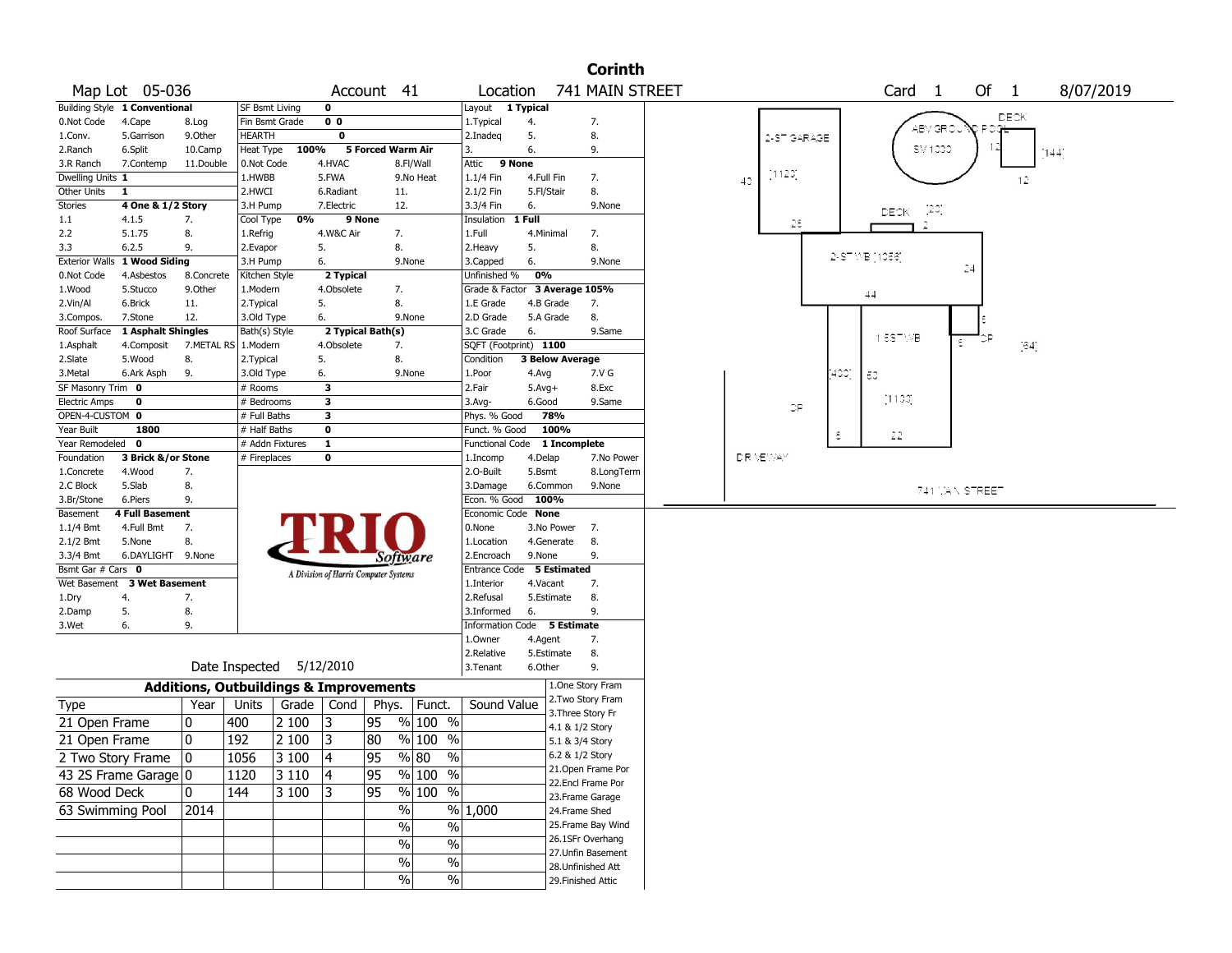|                  | Map Lot 05-038-01H       | Account 1642 |                                   |                               | Location 750 MAIN STREET   |                                          |             |                              | Card 1           | Of 1          |                                                      | 8/07/2019                              |
|------------------|--------------------------|--------------|-----------------------------------|-------------------------------|----------------------------|------------------------------------------|-------------|------------------------------|------------------|---------------|------------------------------------------------------|----------------------------------------|
| YORK, SUSAN      |                          |              |                                   | <b>Property Data</b>          |                            |                                          |             | <b>Assessment Record</b>     |                  |               |                                                      |                                        |
|                  |                          |              |                                   | Neighborhood 1 Neighborhood A |                            | Year                                     | Land        |                              | <b>Buildings</b> |               | Exempt                                               | <b>Total</b>                           |
|                  |                          |              |                                   |                               |                            | 2006                                     |             | 0                            |                  | 32,770        | 11,154                                               | 21,616                                 |
| P.O. BOX 294     |                          |              | Tree Growth Year                  | $\bf{0}$                      |                            | 2007                                     |             | 0                            |                  | 32,770        | 11,154                                               | 21,616                                 |
| CORINTH ME 04427 |                          |              | FIRST MORTGAGE<br>SECOND MORTGAGE |                               | $\mathbf 0$<br>$\mathbf 0$ | 2008                                     |             | 0                            |                  | 28,130        | 11,700                                               | 16,430                                 |
|                  |                          |              |                                   | Zone/Land Use 11 Residential  |                            | 2009                                     |             | 0                            |                  | 28,130        | 10,660                                               | 17,470                                 |
|                  |                          |              |                                   |                               |                            | 2010                                     |             | 0                            |                  | 28,130        | 9,020                                                | 19,110                                 |
|                  |                          |              | Secondary Zone                    |                               |                            | 2011                                     |             | 0                            |                  | 28,130        | 9,460                                                | 18,670                                 |
|                  |                          |              | Topography                        |                               |                            | 2012                                     |             | 0                            |                  | 26,720        | 9,460                                                | 17,260                                 |
|                  |                          |              | 1.Level                           | 4.Below St                    | 7.                         | 2013                                     |             | 0                            |                  | 26,720        | 10,000                                               | 16,720                                 |
|                  |                          |              | 2.Rolling<br>3.Above St           | 5.Low<br>6.Swampy             | 8.<br>9.                   | 2014                                     |             | 0                            |                  | 27,220        | 9,800                                                | 17,420                                 |
|                  |                          |              | <b>Utilities</b>                  |                               |                            | 2015                                     |             | 0                            |                  | 27,220        | 10,000                                               | 17,220                                 |
|                  |                          |              |                                   | 4.Dr Well                     |                            | 2016                                     |             | 0                            |                  | 28,030        | 15,000                                               | 13,030                                 |
|                  |                          |              | 1.Public<br>2.Water               | 5.Dug Well                    | 7.Cesspool<br>8.           | 2017                                     |             | 0                            |                  | 28,030        | 20,000                                               | 8,030                                  |
|                  |                          |              | 3.Sewer<br><b>Street</b>          | 6.Septic                      | 9.None                     | 2018                                     |             | 0                            |                  | 28,030        | 20,000                                               | 8,030                                  |
|                  |                          |              |                                   |                               |                            | 2019                                     |             | 0                            |                  | 28,030        | 20,000                                               | 8,030                                  |
|                  |                          |              | 1.Paved<br>2.Semi Imp             | 4.R/W<br>5.                   | 7.<br>8.                   |                                          |             |                              | <b>Land Data</b> |               |                                                      |                                        |
|                  |                          |              | 3.Gravel                          | 6.                            | 9.None                     | <b>Front Foot</b>                        | <b>Type</b> | <b>Effective</b><br>Frontage | <b>Depth</b>     | <b>Factor</b> | <b>Influence</b><br>Code                             | <b>Influence</b>                       |
|                  |                          |              | STATUS TG-F&O                     |                               | 0                          | 11.Regular Lot                           |             |                              |                  |               | %                                                    | <b>Codes</b><br>1.Unimproved           |
|                  | Inspection Witnessed By: |              |                                   |                               | $\mathbf 0$                | 12.Delta Triangle<br>13. Nabla Triangle  |             |                              |                  |               | %<br>%                                               | 2. Excess Frtg<br>3. Topography        |
|                  |                          |              | Sale Date                         | <b>Sale Data</b>              |                            | 14. Rear Land                            |             |                              |                  |               | %                                                    | 4.Size/Shape                           |
| X                |                          | Date         | Price                             |                               |                            | 15. Miscellaneous                        |             |                              |                  |               | %<br>%                                               | 5.Access<br>6.Open Space               |
| No./Date         | Description              | Date Insp.   | Sale Type                         |                               |                            |                                          |             |                              |                  |               | %                                                    | 7.Restricted                           |
|                  |                          |              | 1.Land                            | 4. Mobile                     | 7.                         | <b>Square Foot</b>                       |             | <b>Square Feet</b>           |                  |               |                                                      | 8.Environmt                            |
|                  |                          |              | 2.L & B                           | 5.Other                       | 8.                         | 16.Regular Lot                           |             |                              |                  |               | %<br>$\overline{\frac{9}{6}}$                        | 9. Fractional<br><b>Acres</b>          |
|                  |                          |              | 3.Building                        | 6.                            | 9.                         | 17.Secondary Lot<br>18.Excess Land       |             |                              |                  |               | $\frac{9}{6}$                                        | 30. Rear Land 51+                      |
|                  |                          |              | Financing                         |                               |                            | 19.Sound Value                           |             |                              |                  |               | $\frac{9}{6}$                                        | 31.Tillable                            |
| Notes:           |                          |              | 1.Convent                         | 4.Seller                      | 7.                         | 20.Miscellaneous                         |             |                              |                  |               | $\overline{\frac{9}{6}}$                             | 32. Pasture<br>33.Open Space           |
|                  |                          |              | 2.FHA/VA<br>3.Assumed             | 5.Private<br>6.Cash           | 8.<br>9.Unknown            |                                          |             |                              |                  |               | $\overline{\frac{9}{6}}$<br>$\overline{\frac{9}{6}}$ | 34.Softwood (F&O)                      |
|                  |                          |              |                                   |                               |                            | Fract. Acre                              |             | <b>Acreage/Sites</b>         |                  |               |                                                      | 35. Mixed Wood (F&                     |
|                  |                          |              | Validity                          |                               |                            | 21.Improved (Frac                        |             |                              |                  |               | %                                                    | 36.Hardwood (F&O)                      |
|                  |                          |              | 1.Valid<br>2.Related              | 4.Split                       | 7.Renovate                 | 22.Unimproved (Fr                        |             |                              |                  |               | %                                                    | 37.Softwood (TG)<br>38. Mixed Wood (TG |
|                  |                          |              | 3.Distress                        | 5.Partial<br>6.Exempt         | 8.Other<br>9.              | 23. No Road Lot (F                       |             |                              |                  |               | %                                                    | 39.Hardwood (TG)                       |
|                  |                          |              |                                   |                               |                            | Acres<br>24.Commercial                   |             |                              |                  |               | %                                                    | 40. Wasteland                          |
|                  |                          |              | Verified                          |                               |                            |                                          |             |                              |                  |               | %                                                    | 41. Multiple MO HO                     |
|                  |                          |              |                                   |                               |                            | 25.                                      |             |                              |                  |               |                                                      |                                        |
|                  |                          |              | 1.Buyer                           | 4.Agent                       | 7.Family                   | 26.                                      |             |                              |                  |               | %<br>%                                               | 42. Multiple Home                      |
|                  |                          |              | 2.Seller                          | 5.Pub Rec                     | 8.Other                    | 27. Rear Land 1-10                       |             |                              |                  |               |                                                      | 43.TG SINGLE LANE                      |
| <b>Corinth</b>   |                          |              | 3.Lender                          | 6.MLS                         | 9.                         | 28. Rear Land 11-2<br>29. Rear Land 26-5 |             | <b>Total Acreage</b>         |                  | 0.00          |                                                      | 44.Lot Improvemen<br>45. Miscellaneous |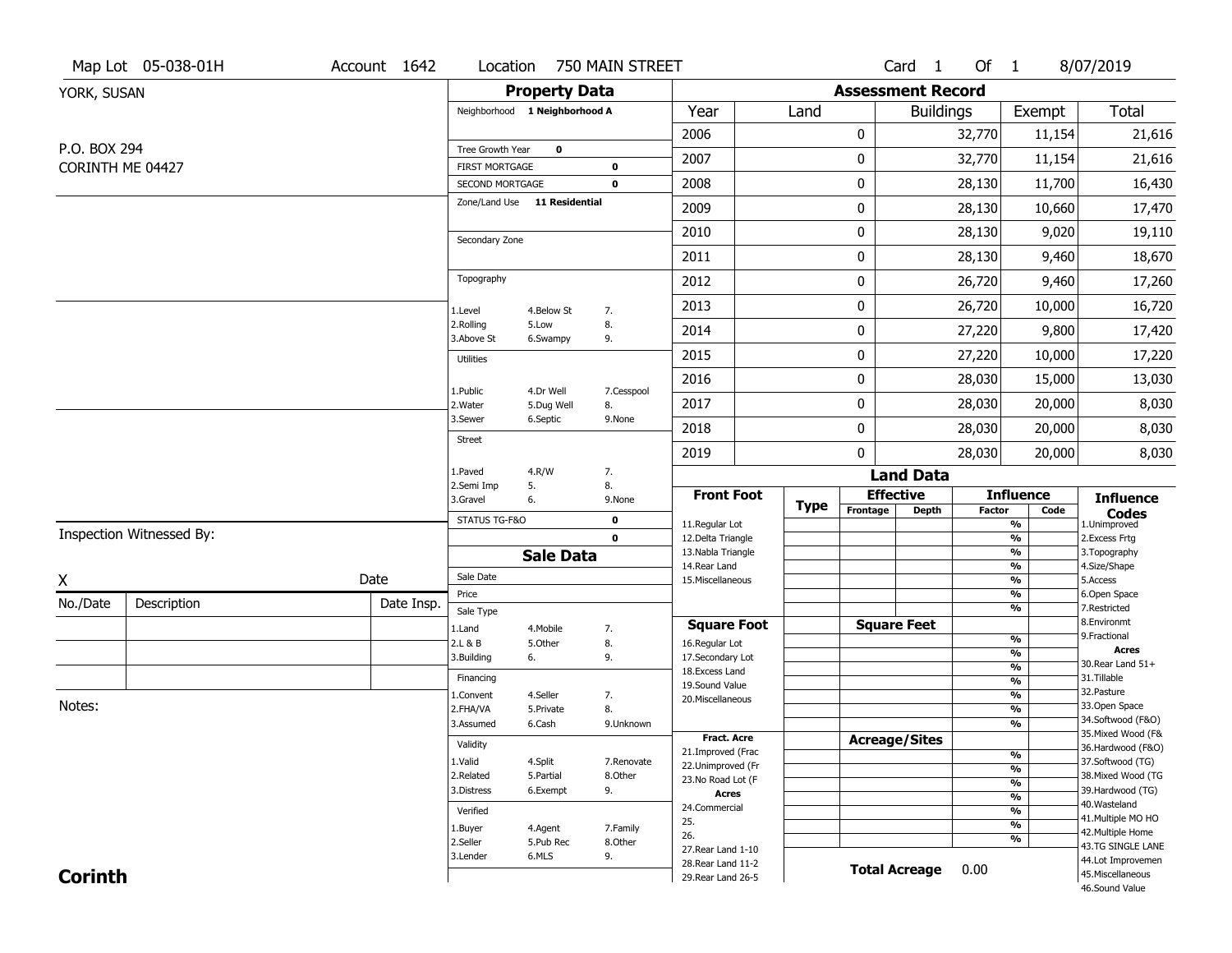|                         |                            |                  |                                                   |                   |                                       |                   |                            |                                  | <b>Corinth</b>                          |               |            |                   |             |      |           |  |
|-------------------------|----------------------------|------------------|---------------------------------------------------|-------------------|---------------------------------------|-------------------|----------------------------|----------------------------------|-----------------------------------------|---------------|------------|-------------------|-------------|------|-----------|--|
|                         | Map Lot 05-038-01H         |                  |                                                   |                   | Account 1642                          |                   | Location                   |                                  | 750 MAIN STREET                         |               |            | Card <sub>1</sub> |             | Of 1 | 8/07/2019 |  |
|                         | Building Style 0 Not Coded |                  | SF Bsmt Living                                    | $\mathbf 0$       |                                       |                   | Layout 0                   |                                  |                                         | 1997 CHAMPION |            |                   |             |      |           |  |
| 0.Not Code              | 4.Cape                     | 8.Log            | Fin Bsmt Grade                                    | 0 <sub>0</sub>    |                                       |                   | 1. Typical                 | 4.                               | 7.                                      |               |            |                   |             |      |           |  |
| 1.Conv.                 | 5.Garrison                 | 9.Other          | HEARTH                                            | $\bf{0}$          |                                       |                   | 2.Inadeg                   | 5.                               | 8.                                      |               | ABV        |                   |             |      |           |  |
| 2.Ranch                 | 6.Split                    | 10.Camp          | Heat Type                                         | 100%              | 0 Not Coded                           | 3.                |                            | 6.                               | 9.                                      | M/H.          | POOL       |                   |             |      |           |  |
| 3.R Ranch               | 7.Contemp                  | 11.Double        | 0.Not Code                                        | 4.HVAC            | 8.Fl/Wall                             |                   | Attic 0                    |                                  |                                         |               |            |                   |             |      |           |  |
| Dwelling Units 0        |                            |                  | 1.HWBB                                            | 5.FWA             | 9.No Heat                             |                   | 1.1/4 Fin                  | 4.Full Fin                       | 7.                                      | [980]         | SV1000     |                   |             |      |           |  |
| Other Units             | 0                          |                  | 2.HWCI                                            | 6.Radiant         | 11.                                   |                   | 2.1/2 Fin                  | 5.Fl/Stair                       | 8.                                      |               |            |                   |             |      |           |  |
| Stories                 | 0                          |                  | 3.H Pump                                          | 7.Electric        | 12.                                   |                   | 3.3/4 Fin                  | 6.                               | 9.None                                  |               |            |                   |             |      |           |  |
| $1.1\,$                 | 4.1.5                      | 7.               | Cool Type                                         | 0%                | 9 None                                |                   | Insulation<br>$\mathbf{0}$ |                                  |                                         |               |            |                   |             |      |           |  |
| 2.2                     | 5.1.75                     | 8.               | 1.Refrig                                          | 4.W&C Air         | 7.                                    | 1.Full            |                            | 4.Minimal                        | 7.                                      | 70            |            |                   |             |      |           |  |
| 3.3                     | 6.2.5                      | 9.               | 2.Evapor                                          | 5.                | 8.                                    |                   | 2. Heavy                   | 5.                               | 8.                                      |               |            |                   |             |      |           |  |
| <b>Exterior Walls</b>   | 0 Not Coded                |                  | 3.H Pump                                          | 6.                | 9.None                                |                   | 3.Capped                   | 6.                               | 9.None                                  |               |            |                   |             |      |           |  |
| 0.Not Code              | 4.Asbestos                 | 8.Concrete       | Kitchen Style                                     | $\mathbf 0$       |                                       |                   | Unfinished %               | 0%                               |                                         |               |            |                   |             |      |           |  |
| 1.Wood                  | 5.Stucco                   | 9.0ther          | 1.Modern                                          | 4.Obsolete        | 7.                                    |                   | Grade & Factor             | 0 0%                             |                                         |               |            |                   |             |      |           |  |
| 2.Vin/Al                | 6.Brick                    | 11.              | 2. Typical                                        | 5.                | 8.                                    |                   | 1.E Grade                  | 4.B Grade                        | 7.                                      |               |            |                   |             |      |           |  |
| 3.Compos.               | 7.Stone                    | 12.              | 3.Old Type                                        | 6.                | 9.None                                |                   | 2.D Grade                  | 5.A Grade                        | 8.                                      |               |            |                   |             |      |           |  |
| Roof Surface            | $\mathbf{o}$               |                  | Bath(s) Style                                     | $\mathbf 0$       |                                       |                   | 3.C Grade                  | 6.                               | 9.Same                                  |               |            |                   |             |      |           |  |
| 1.Asphalt               | 4.Composit                 | 7.METAL RS<br>8. | 1.Modern                                          | 4.Obsolete        | 7.<br>8.                              |                   | SQFT (Footprint) 0<br>0    |                                  |                                         | 14            |            |                   |             |      |           |  |
| 2.Slate<br>3.Metal      | 5.Wood<br>6.Ark Asph       | 9.               | 2. Typical<br>3.Old Type                          | 5.                | 9.None                                | 1.Poor            | Condition                  |                                  | 7.V G                                   |               | SHED       |                   |             |      |           |  |
| SF Masonry Trim 0       |                            |                  | # Rooms                                           | 6.<br>$\mathbf 0$ |                                       | 2.Fair            |                            | 4.Avg<br>$5.$ Avg $+$            | 8.Exc                                   |               | [64]       |                   |             |      |           |  |
| <b>Electric Amps</b>    | 0                          |                  | # Bedrooms                                        | 0                 |                                       | 3.Avg-            |                            | 6.Good                           | 9.Same                                  |               | -8         |                   |             |      |           |  |
| OPEN-4-CUSTOM 0         |                            |                  | # Full Baths                                      | $\mathbf 0$       |                                       |                   | Phys. % Good               | 0%                               |                                         |               | 10         |                   |             |      |           |  |
| Year Built              | $\mathbf 0$                |                  | $#$ Half Baths                                    | 0                 |                                       |                   | Funct. % Good              | 100%                             |                                         |               |            |                   |             |      |           |  |
| Year Remodeled          | 0                          |                  | # Addn Fixtures                                   | $\mathbf 0$       |                                       |                   | <b>Functional Code</b>     | 9 None                           |                                         |               | 10.        |                   |             |      |           |  |
| Foundation              | 0                          |                  | # Fireplaces                                      | 0                 |                                       |                   | 1.Incomp                   | 4.Delap                          | 7.No Power                              |               | SHED [100] |                   |             |      |           |  |
| 1.Concrete              | 4.Wood                     | 7.               |                                                   |                   |                                       |                   | 2.0-Built                  | 5.Bsmt                           | 8.LongTerm                              |               |            |                   |             |      |           |  |
|                         |                            |                  |                                                   |                   |                                       |                   |                            |                                  |                                         |               |            |                   |             |      |           |  |
|                         |                            |                  |                                                   |                   |                                       |                   |                            |                                  |                                         |               |            |                   |             |      |           |  |
| 2.C Block<br>3.Br/Stone | 5.Slab<br>6.Piers          | 8.<br>9.         |                                                   |                   |                                       |                   | 3.Damage<br>Econ. % Good   | 6.Common<br>100%                 | 9.None                                  |               |            |                   | 750 MAIN ST |      |           |  |
| Basement                | 0                          |                  |                                                   |                   |                                       |                   | Economic Code None         |                                  |                                         |               |            |                   |             |      |           |  |
| $1.1/4$ Bmt             | 4.Full Bmt                 | 7.               |                                                   |                   |                                       |                   | 0.None                     | 3.No Power                       | 7.                                      |               |            |                   |             |      |           |  |
| $2.1/2$ Bmt             | 5.None                     | 8.               |                                                   |                   |                                       |                   | 1.Location                 | 4.Generate                       | 8.                                      |               |            |                   |             |      |           |  |
| 3.3/4 Bmt               | 6.DAYLIGHT                 | 9.None           |                                                   |                   | Software                              |                   | 2.Encroach                 | 9.None                           | 9.                                      |               |            |                   |             |      |           |  |
| Bsmt Gar # Cars 0       |                            |                  |                                                   |                   |                                       |                   |                            | Entrance Code 3 Information Only |                                         |               |            |                   |             |      |           |  |
| Wet Basement            | $\mathbf 0$                |                  |                                                   |                   | A Division of Harris Computer Systems |                   | 1.Interior                 | 4.Vacant                         | 7.                                      |               |            |                   |             |      |           |  |
| 1.Dry                   | 4.                         | 7.               |                                                   |                   |                                       |                   | 2.Refusal                  | 5.Estimate                       | 8.                                      |               |            |                   |             |      |           |  |
| 2.Damp                  | 5.                         | 8.               |                                                   |                   |                                       |                   | 3.Informed                 | 6.                               | 9.                                      |               |            |                   |             |      |           |  |
| 3.Wet                   | 6.                         | 9.               |                                                   |                   |                                       |                   | Information Code           | 2 Relative                       |                                         |               |            |                   |             |      |           |  |
|                         |                            |                  |                                                   |                   |                                       |                   | 1.0wner                    | 4.Agent                          | 7.                                      |               |            |                   |             |      |           |  |
|                         |                            |                  |                                                   |                   |                                       |                   | 2.Relative                 | 5.Estimate                       | 8.                                      |               |            |                   |             |      |           |  |
|                         |                            |                  | Date Inspected 10/22/2007                         |                   |                                       |                   | 3. Tenant                  | 6.Other                          | 9.                                      |               |            |                   |             |      |           |  |
|                         |                            |                  |                                                   |                   |                                       |                   |                            |                                  | 1.One Story Fram                        |               |            |                   |             |      |           |  |
|                         |                            |                  | <b>Additions, Outbuildings &amp; Improvements</b> |                   |                                       |                   |                            |                                  | 2. Two Story Fram                       |               |            |                   |             |      |           |  |
| <b>Type</b>             |                            | Year             | Units                                             | Grade $ $<br>Cond | Phys.                                 | Funct.            | Sound Value                |                                  | 3. Three Story Fr                       |               |            |                   |             |      |           |  |
| 754 Champion            |                            | 1997             | 14x70<br>3 1 1 0                                  | 3                 | %  90<br>90                           | $\%$              |                            |                                  | 4.1 & 1/2 Story                         |               |            |                   |             |      |           |  |
| 24 Frame Shed           |                            | 0                | 64<br>3 100                                       | 3                 | 75                                    | % 100 %           |                            |                                  | 5.1 & 3/4 Story                         |               |            |                   |             |      |           |  |
| 63 Swimming Pool        |                            | 0                |                                                   |                   | $\frac{0}{0}$                         | % 1,000           |                            |                                  | 6.2 & 1/2 Story                         |               |            |                   |             |      |           |  |
| 68 Wood Deck            |                            | 2014             |                                                   |                   | $\sqrt{6}$                            | $\frac{9}{6}$ 500 |                            |                                  | 21. Open Frame Por                      |               |            |                   |             |      |           |  |
|                         |                            |                  |                                                   |                   |                                       |                   |                            |                                  | 22.Encl Frame Por                       |               |            |                   |             |      |           |  |
| 24 Frame Shed           |                            | $2016$   100     | 3 100                                             | 3                 | 95<br>% 100                           | $\%$              |                            |                                  | 23. Frame Garage                        |               |            |                   |             |      |           |  |
|                         |                            |                  |                                                   |                   | $\sqrt{6}$                            | $\%$              |                            |                                  | 24.Frame Shed                           |               |            |                   |             |      |           |  |
|                         |                            |                  |                                                   |                   | $\sqrt{6}$                            | $\%$              |                            |                                  | 25. Frame Bay Wind                      |               |            |                   |             |      |           |  |
|                         |                            |                  |                                                   |                   | $\overline{\frac{0}{0}}$              | $\%$              |                            |                                  | 26.1SFr Overhang                        |               |            |                   |             |      |           |  |
|                         |                            |                  |                                                   |                   | $\%$                                  | $\%$              |                            |                                  | 27.Unfin Basement                       |               |            |                   |             |      |           |  |
|                         |                            |                  |                                                   |                   | %                                     | $\%$              |                            |                                  | 28.Unfinished Att<br>29. Finished Attic |               |            |                   |             |      |           |  |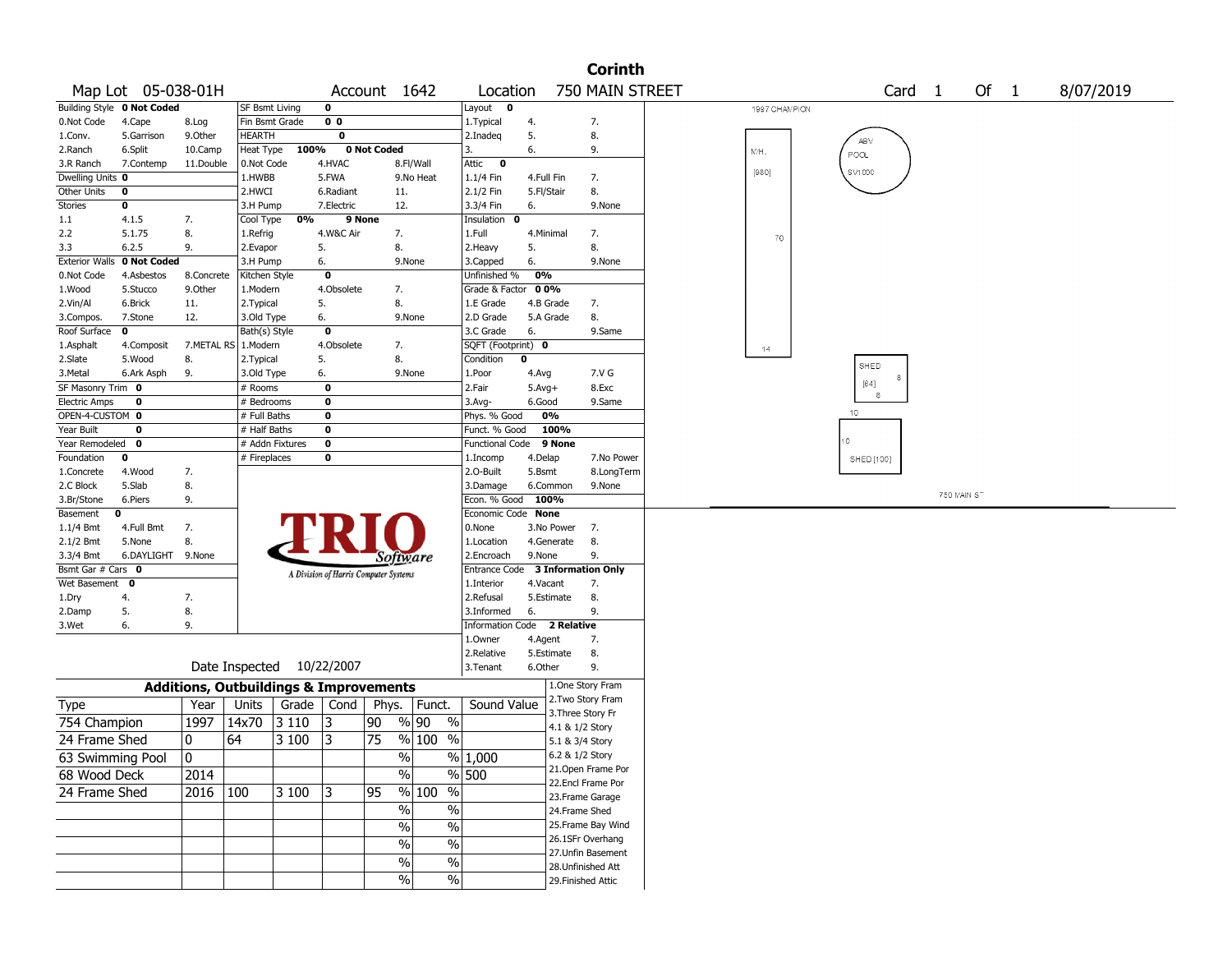|                  | Map Lot 15-012-02H                          | Account 1608 | Location                                 |                          | 30 EXETER ROAD LOT 02      |                                          |             |                              | Card <sub>1</sub>    | Of 1          |                                | 8/07/2019                               |
|------------------|---------------------------------------------|--------------|------------------------------------------|--------------------------|----------------------------|------------------------------------------|-------------|------------------------------|----------------------|---------------|--------------------------------|-----------------------------------------|
| YOUNG, CHARLES   |                                             |              |                                          | <b>Property Data</b>     |                            |                                          |             | <b>Assessment Record</b>     |                      |               |                                |                                         |
|                  |                                             |              | Neighborhood 1 Neighborhood A            |                          |                            | Year                                     | Land        |                              | <b>Buildings</b>     |               | Exempt                         | <b>Total</b>                            |
|                  | 30 EXETER ROAD LOT 2                        |              |                                          |                          |                            | 2006                                     |             | 0                            |                      | 12,190        | 0                              | 12,190                                  |
|                  |                                             |              | Tree Growth Year                         | $\mathbf 0$              |                            | 2007                                     |             | 0                            |                      | 12,190        | 0                              | 12,190                                  |
| CORINTH ME 04427 |                                             |              | <b>FIRST MORTGAGE</b><br>SECOND MORTGAGE |                          | $\mathbf 0$<br>$\mathbf 0$ | 2008                                     |             | 0                            |                      | 12,200        | $\pmb{0}$                      | 12,200                                  |
| Previous Owner   |                                             |              | Zone/Land Use 11 Residential             |                          |                            |                                          |             |                              |                      |               |                                |                                         |
| YOUNG,           |                                             |              |                                          |                          |                            | 2009                                     |             | 0                            |                      | 12,420        | 0                              | 12,420                                  |
| MILLETT, KATIE   |                                             |              | Secondary Zone                           |                          |                            | 2010                                     |             | 0                            |                      | 12,420        | 0                              | 12,420                                  |
|                  |                                             |              |                                          |                          |                            | 2011                                     |             | 0                            |                      | 12,420        | 0                              | 12,420                                  |
|                  | KENDUSKEAG ME 04450<br>Sale Date: 4/01/2016 |              | Topography                               |                          |                            | 2012                                     |             | 0                            |                      | 12,420        | 0                              | 12,420                                  |
|                  |                                             |              | 1.Level                                  | 4.Below St               | 7.                         | 2013                                     |             | 0                            |                      | 12,420        | 0                              | 12,420                                  |
|                  |                                             |              | 2.Rolling<br>3.Above St                  | 5.Low<br>6.Swampy        | 8.<br>9.                   | 2014                                     |             | 0                            |                      | 12,420        | 0                              | 12,420                                  |
|                  |                                             |              | <b>Utilities</b>                         |                          |                            | 2015                                     |             | 0                            |                      | 12,420        | 0                              | 12,420                                  |
|                  |                                             |              |                                          |                          |                            | 2016                                     |             | 0                            |                      | 12,420        | 12,420                         | $\mathbf 0$                             |
|                  |                                             |              | 1.Public<br>2. Water                     | 4.Dr Well<br>5.Dug Well  | 7.Cesspool<br>8.           | 2017                                     |             | 0                            |                      | 12,420        | 12,420                         | 0                                       |
|                  |                                             |              | 3.Sewer                                  | 6.Septic                 | 9.None                     |                                          |             |                              |                      |               |                                |                                         |
|                  |                                             |              | <b>Street</b>                            |                          |                            | 2018                                     |             | 0                            |                      | 12,420        | 12,420                         | $\pmb{0}$                               |
|                  |                                             |              | 1.Paved                                  | 4.R/W                    | 7.                         | 2019                                     |             | 0                            |                      | 12,420        | 12,420                         | 0                                       |
|                  |                                             |              | 2.Semi Imp                               | 5.                       | 8.                         |                                          |             |                              | <b>Land Data</b>     |               |                                |                                         |
|                  |                                             |              | 3.Gravel                                 | 6.                       | 9.None                     | <b>Front Foot</b>                        | <b>Type</b> | <b>Effective</b><br>Frontage | <b>Depth</b>         | <b>Factor</b> | <b>Influence</b><br>Code       | <b>Influence</b><br><b>Codes</b>        |
|                  | Inspection Witnessed By:                    |              | STATUS TG-F&O                            |                          | $\mathbf 0$<br>$\mathbf 0$ | 11.Regular Lot                           |             |                              |                      |               | $\frac{9}{6}$                  | 1.Unimproved                            |
|                  |                                             |              |                                          | <b>Sale Data</b>         |                            | 12.Delta Triangle<br>13. Nabla Triangle  |             |                              |                      |               | $\frac{9}{6}$<br>%             | 2. Excess Frtg<br>3. Topography         |
|                  |                                             | Date         | Sale Date                                |                          | 4/01/2016                  | 14. Rear Land                            |             |                              |                      |               | $\frac{9}{6}$<br>$\frac{9}{6}$ | 4.Size/Shape                            |
| X                |                                             |              | Price                                    |                          | 550                        | 15. Miscellaneous                        |             |                              |                      |               | %                              | 5.Access<br>6.Open Space                |
| No./Date         | Description                                 | Date Insp.   | Sale Type                                | <b>4 Mobile Home</b>     |                            |                                          |             |                              |                      |               | %                              | 7.Restricted                            |
|                  |                                             |              | 1.Land                                   | 4. Mobile                | 7.                         | <b>Square Foot</b>                       |             | <b>Square Feet</b>           |                      |               | %                              | 8.Environmt<br>9. Fractional            |
|                  |                                             |              | 2.L & B<br>3.Building                    | 5.Other<br>6.            | 8.<br>9.                   | 16.Regular Lot<br>17.Secondary Lot       |             |                              |                      |               | %                              | <b>Acres</b>                            |
|                  |                                             |              | Financing                                | 9 Unknown                |                            | 18.Excess Land                           |             |                              |                      |               | $\frac{9}{6}$                  | 30. Rear Land 51+<br>31.Tillable        |
|                  |                                             |              | 1.Convent                                | 4.Seller                 | 7.                         | 19.Sound Value                           |             |                              |                      |               | $\frac{9}{6}$<br>$\frac{9}{6}$ | 32.Pasture                              |
| Notes:           |                                             |              | 2.FHA/VA                                 | 5.Private                | 8.                         | 20.Miscellaneous                         |             |                              |                      |               | $\frac{9}{6}$                  | 33.Open Space                           |
|                  |                                             |              | 3.Assumed                                | 6.Cash                   | 9.Unknown                  |                                          |             |                              |                      |               | $\frac{9}{6}$                  | 34.Softwood (F&O)                       |
|                  |                                             |              | Validity                                 | <b>3 Distressed Sale</b> |                            | <b>Fract. Acre</b>                       |             | <b>Acreage/Sites</b>         |                      |               |                                | 35. Mixed Wood (F&<br>36.Hardwood (F&O) |
|                  |                                             |              | 1.Valid                                  | 4.Split                  | 7.Renovate                 | 21.Improved (Frac                        |             |                              |                      |               | %                              | 37.Softwood (TG)                        |
|                  |                                             |              | 2.Related                                | 5.Partial                | 8.Other                    | 22.Unimproved (Fr<br>23.No Road Lot (F   |             |                              |                      |               | $\frac{9}{6}$                  | 38. Mixed Wood (TG                      |
|                  |                                             |              | 3.Distress                               | 6.Exempt                 | 9.                         | Acres                                    |             |                              |                      |               | $\frac{9}{6}$<br>$\frac{9}{6}$ | 39.Hardwood (TG)                        |
|                  |                                             |              | Verified                                 | 2 Seller                 |                            | 24.Commercial                            |             |                              |                      |               | $\frac{9}{6}$                  | 40. Wasteland                           |
|                  |                                             |              | 1.Buyer                                  | 4.Agent                  | 7.Family                   | 25.                                      |             |                              |                      |               | $\frac{9}{6}$                  | 41. Multiple MO HO                      |
|                  |                                             |              | 2.Seller                                 | 5.Pub Rec                | 8.Other                    | 26.                                      |             |                              |                      |               | $\frac{9}{6}$                  | 42. Multiple Home                       |
|                  |                                             |              |                                          |                          |                            |                                          |             |                              |                      |               |                                |                                         |
|                  |                                             |              | 3.Lender                                 | 6.MLS                    | 9.                         | 27. Rear Land 1-10                       |             |                              |                      |               |                                | 43.TG SINGLE LANE                       |
| <b>Corinth</b>   |                                             |              |                                          |                          |                            | 28. Rear Land 11-2<br>29. Rear Land 26-5 |             |                              | <b>Total Acreage</b> | 0.00          |                                | 44.Lot Improvemen<br>45. Miscellaneous  |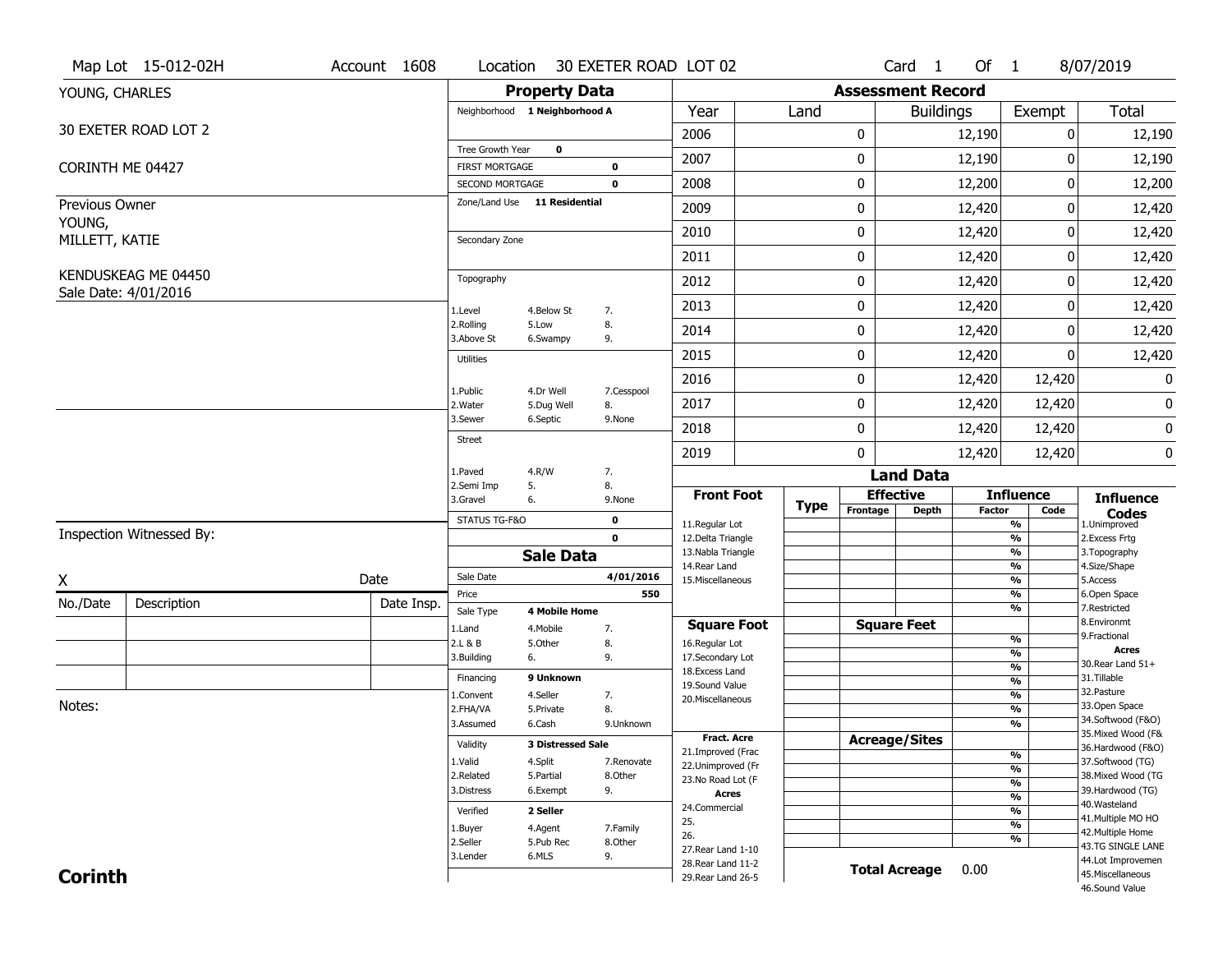|                       |                            |                                                   |                 |         |                                       |              |                                |                        |              |            | <b>Corinth</b>                        |  |                |                |                |          |      |                 |  |
|-----------------------|----------------------------|---------------------------------------------------|-----------------|---------|---------------------------------------|--------------|--------------------------------|------------------------|--------------|------------|---------------------------------------|--|----------------|----------------|----------------|----------|------|-----------------|--|
|                       | Map Lot 15-012-02H         |                                                   |                 |         |                                       | Account 1608 |                                | Location               |              |            | 30 EXETER ROAD LOT 02                 |  |                | Card           | $\overline{1}$ |          | Of 1 | 8/07/2019       |  |
|                       | Building Style 0 Not Coded |                                                   | SF Bsmt Living  |         | $\mathbf 0$                           |              |                                | Layout<br>0            |              |            |                                       |  |                |                |                |          |      |                 |  |
| 0.Not Code            | 4.Cape                     | 8.Log                                             | Fin Bsmt Grade  |         | 0 <sub>0</sub>                        |              |                                | 1. Typical             | 4.           |            | 7.                                    |  |                |                |                |          |      |                 |  |
| 1.Conv.               | 5.Garrison                 | 9.0ther                                           | <b>HEARTH</b>   |         | $\mathbf 0$                           |              |                                | 2.Inadeg               | 5.           |            | 8.                                    |  |                |                |                | 12.0     |      |                 |  |
| 2.Ranch               | 6.Split                    | 10.Camp                                           | Heat Type       | 100%    |                                       | 0 Not Coded  |                                | 3.                     | 6.           |            | 9.                                    |  |                |                |                |          |      | MOBILE HOME     |  |
| 3.R Ranch             | 7.Contemp                  | 11.Double                                         | 0.Not Code      |         | 4.HVAC                                |              | 8.Fl/Wall                      | Attic<br>$\bullet$     |              |            |                                       |  |                |                |                |          |      |                 |  |
| Dwelling Units 0      |                            |                                                   | 1.HWBB          |         | 5.FWA                                 |              | 9.No Heat                      | 1.1/4 Fin              | 4.Full Fin   |            | 7.                                    |  |                |                |                |          |      |                 |  |
| Other Units           | 0                          |                                                   | 2.HWCI          |         | 6.Radiant                             | 11.          |                                | 2.1/2 Fin              | 5.Fl/Stair   |            | 8.                                    |  |                |                |                | [744]    |      | 1975 HOLLY PARK |  |
| Stories               | 0                          |                                                   | 3.H Pump        |         | 7.Electric                            | 12.          |                                | 3.3/4 Fin              | 6.           |            | 9.None                                |  |                |                |                |          |      |                 |  |
| 1.1                   | 4.1.5                      | 7.                                                | Cool Type       | 0%      |                                       | 9 None       |                                | Insulation<br>0        |              |            |                                       |  |                |                |                |          |      |                 |  |
| 2.2                   | 5.1.75                     | 8.                                                | 1.Refrig        |         | 4.W&C Air                             | 7.           |                                | 1.Full                 | 4.Minimal    |            | 7.                                    |  |                |                |                |          |      |                 |  |
| 3.3                   | 6.2.5                      | 9.                                                | 2.Evapor        |         | 5.                                    | 8.           |                                | 2.Heavy                | 5.           |            | 8.                                    |  |                |                |                | 62.0     |      |                 |  |
| <b>Exterior Walls</b> | 0 Not Coded                |                                                   | 3.H Pump        |         | 6.                                    |              | 9.None                         | 3.Capped               | 6.           |            | 9.None                                |  |                |                |                |          |      |                 |  |
| 0.Not Code            | 4.Asbestos                 | 8.Concrete                                        | Kitchen Style   |         | $\bf{0}$                              |              |                                | Unfinished %           | 0%           |            |                                       |  |                | 10.0'          |                |          |      |                 |  |
| 1.Wood                | 5.Stucco                   | 9.0ther                                           | 1.Modern        |         | 4.Obsolete                            | 7.           |                                | Grade & Factor         | 0 0%         |            |                                       |  |                |                |                |          |      |                 |  |
| 2.Vin/Al              | 6.Brick                    | 11.                                               | 2. Typical      |         | 5.                                    | 8.           |                                | 1.E Grade              |              | 4.B Grade  | 7.                                    |  |                |                |                |          |      |                 |  |
| 3.Compos.             | 7.Stone                    | 12.                                               | 3.Old Type      |         | 6.                                    |              | 9.None                         | 2.D Grade              |              | 5.A Grade  | 8.                                    |  |                | $12.0^{\circ}$ | [120]          |          |      |                 |  |
| Roof Surface          | 0                          |                                                   | Bath(s) Style   |         | $\bf{0}$                              |              |                                | 3.C Grade              | 6.           |            | 9.Same                                |  |                |                |                |          |      |                 |  |
| 1.Asphalt             | 4.Composit                 | 7.METAL RS                                        | 1.Modern        |         | 4.Obsolete                            | 7.           |                                | SQFT (Footprint) 0     |              |            |                                       |  |                | DECK           |                |          |      |                 |  |
| 2.Slate               | 5.Wood                     | 8.                                                | 2. Typical      |         | 5.                                    | 8.           |                                | Condition              | 0            |            |                                       |  |                |                |                |          |      |                 |  |
| 3.Metal               | 6.Ark Asph                 | 9.                                                | 3.Old Type      |         | 6.                                    |              | 9.None                         | 1.Poor                 | 4.Avg        |            | 7.V G                                 |  |                |                |                |          |      |                 |  |
| SF Masonry Trim 0     |                            |                                                   | # Rooms         |         | $\mathbf 0$                           |              |                                | 2.Fair                 | $5.Avg+$     |            | 8.Exc                                 |  | <b>DRIVEWA</b> |                |                |          |      |                 |  |
| <b>Electric Amps</b>  | 0                          |                                                   | # Bedrooms      |         | 0                                     |              |                                | 3.Avg-                 | 6.Good       |            | 9.Same                                |  |                |                |                |          |      |                 |  |
| OPEN-4-CUSTOM 0       |                            |                                                   | # Full Baths    |         | $\mathbf 0$                           |              |                                | Phys. % Good           |              | 0%         |                                       |  |                |                |                |          |      |                 |  |
| Year Built            | $\mathbf 0$                |                                                   | # Half Baths    |         | $\mathbf 0$                           |              |                                | Funct. % Good          |              | 100%       |                                       |  |                |                |                |          |      |                 |  |
| Year Remodeled        | 0                          |                                                   | # Addn Fixtures |         | $\mathbf 0$                           |              |                                | <b>Functional Code</b> |              | 9 None     |                                       |  |                |                |                |          |      | $LOT$ #2        |  |
| Foundation            | 0                          |                                                   | # Fireplaces    |         | $\mathbf 0$                           |              |                                | 1.Incomp               | 4.Delap      |            | 7.No Power                            |  |                |                |                |          |      |                 |  |
| 1.Concrete            | 4.Wood                     | 7.                                                |                 |         |                                       |              |                                | 2.O-Built              | 5.Bsmt       |            | 8.LongTerm                            |  |                |                |                | MHP ROAD |      |                 |  |
| 2.C Block             | 5.Slab                     | 8.                                                |                 |         |                                       |              |                                | 3.Damage               |              | 6.Common   | 9.None                                |  |                |                |                |          |      |                 |  |
| 3.Br/Stone            | 6.Piers                    | 9.                                                |                 |         |                                       |              |                                | Econ. % Good           | 100%         |            |                                       |  |                |                |                |          |      |                 |  |
| Basement              | 0                          |                                                   |                 |         |                                       |              |                                | Economic Code None     |              |            |                                       |  |                |                |                |          |      |                 |  |
| $1.1/4$ Bmt           | 4.Full Bmt                 | 7.                                                |                 |         |                                       |              |                                | 0.None                 |              | 3.No Power | 7.                                    |  |                |                |                |          |      |                 |  |
| $2.1/2$ Bmt           | 5.None                     | 8.                                                |                 |         |                                       |              |                                | 1.Location             |              | 4.Generate | 8.                                    |  |                |                |                |          |      |                 |  |
| 3.3/4 Bmt             | 6.DAYLIGHT                 | 9.None                                            |                 |         |                                       |              | Software                       | 2.Encroach             | 9.None       |            | 9.                                    |  |                |                |                |          |      |                 |  |
| Bsmt Gar # Cars 0     |                            |                                                   |                 |         | A Division of Harris Computer Systems |              |                                | Entrance Code          | $\mathbf{o}$ |            |                                       |  |                |                |                |          |      |                 |  |
| Wet Basement          | 0                          |                                                   |                 |         |                                       |              |                                | 1.Interior             | 4.Vacant     |            | 7.                                    |  |                |                |                |          |      |                 |  |
| 1.Dry                 | 4.                         | 7.                                                |                 |         |                                       |              |                                | 2.Refusal              |              | 5.Estimate | 8.                                    |  |                |                |                |          |      |                 |  |
| 2.Damp                | 5.<br>6.                   | 8.                                                |                 |         |                                       |              |                                | 3.Informed             | 6.           |            | 9.                                    |  |                |                |                |          |      |                 |  |
| 3.Wet                 |                            | 9.                                                |                 |         |                                       |              |                                | Information Code 0     |              |            | 7.                                    |  |                |                |                |          |      |                 |  |
|                       |                            |                                                   |                 |         |                                       |              |                                | 1.Owner<br>2.Relative  | 4.Agent      | 5.Estimate | 8.                                    |  |                |                |                |          |      |                 |  |
|                       |                            |                                                   | Date Inspected  |         |                                       |              |                                | 3.Tenant               | 6.Other      |            | 9.                                    |  |                |                |                |          |      |                 |  |
|                       |                            | <b>Additions, Outbuildings &amp; Improvements</b> |                 |         |                                       |              |                                |                        |              |            | 1.One Story Fram                      |  |                |                |                |          |      |                 |  |
| <b>Type</b>           |                            | Year                                              | Units           | Grade   | Cond                                  | Phys.        | Funct.                         | Sound Value            |              |            | 2. Two Story Fram                     |  |                |                |                |          |      |                 |  |
| 824 Holly Park        |                            | $M/H$ 1975                                        | 12x62           | 2 100   | 3                                     | 80           | % 75<br>$\%$                   |                        |              |            | 3. Three Story Fr<br>4.1 & 1/2 Story  |  |                |                |                |          |      |                 |  |
| 68 Wood Deck          |                            | 0                                                 | 120             | 2 1 1 0 | 3                                     | 80           | % 100<br>$\%$                  |                        |              |            | 5.1 & 3/4 Story                       |  |                |                |                |          |      |                 |  |
|                       |                            |                                                   |                 |         |                                       |              |                                |                        |              |            |                                       |  |                |                |                |          |      |                 |  |
|                       |                            |                                                   |                 |         |                                       |              | $\frac{0}{0}$<br>$\frac{0}{0}$ |                        |              |            | 6.2 & 1/2 Story<br>21. Open Frame Por |  |                |                |                |          |      |                 |  |
|                       |                            |                                                   |                 |         |                                       |              | $\frac{0}{0}$<br>$\%$          |                        |              |            | 22.Encl Frame Por                     |  |                |                |                |          |      |                 |  |
|                       |                            |                                                   |                 |         |                                       |              | $\frac{0}{6}$<br>$\%$          |                        |              |            | 23.Frame Garage                       |  |                |                |                |          |      |                 |  |
|                       |                            |                                                   |                 |         |                                       |              | $\frac{1}{2}$<br>$\%$          |                        |              |            | 24.Frame Shed                         |  |                |                |                |          |      |                 |  |
|                       |                            |                                                   |                 |         |                                       |              |                                |                        |              |            | 25. Frame Bay Wind                    |  |                |                |                |          |      |                 |  |
|                       |                            |                                                   |                 |         |                                       |              | $\%$<br>$\frac{0}{0}$          |                        |              |            | 26.1SFr Overhang                      |  |                |                |                |          |      |                 |  |
|                       |                            |                                                   |                 |         |                                       |              | $\%$<br>$\frac{0}{0}$          |                        |              |            | 27. Unfin Basement                    |  |                |                |                |          |      |                 |  |
|                       |                            |                                                   |                 |         |                                       |              | $\frac{0}{0}$<br>$\%$          |                        |              |            | 28. Unfinished Att                    |  |                |                |                |          |      |                 |  |
|                       |                            |                                                   |                 |         |                                       |              | $\frac{0}{0}$<br>$\%$          |                        |              |            | 29. Finished Attic                    |  |                |                |                |          |      |                 |  |
|                       |                            |                                                   |                 |         |                                       |              |                                |                        |              |            |                                       |  |                |                |                |          |      |                 |  |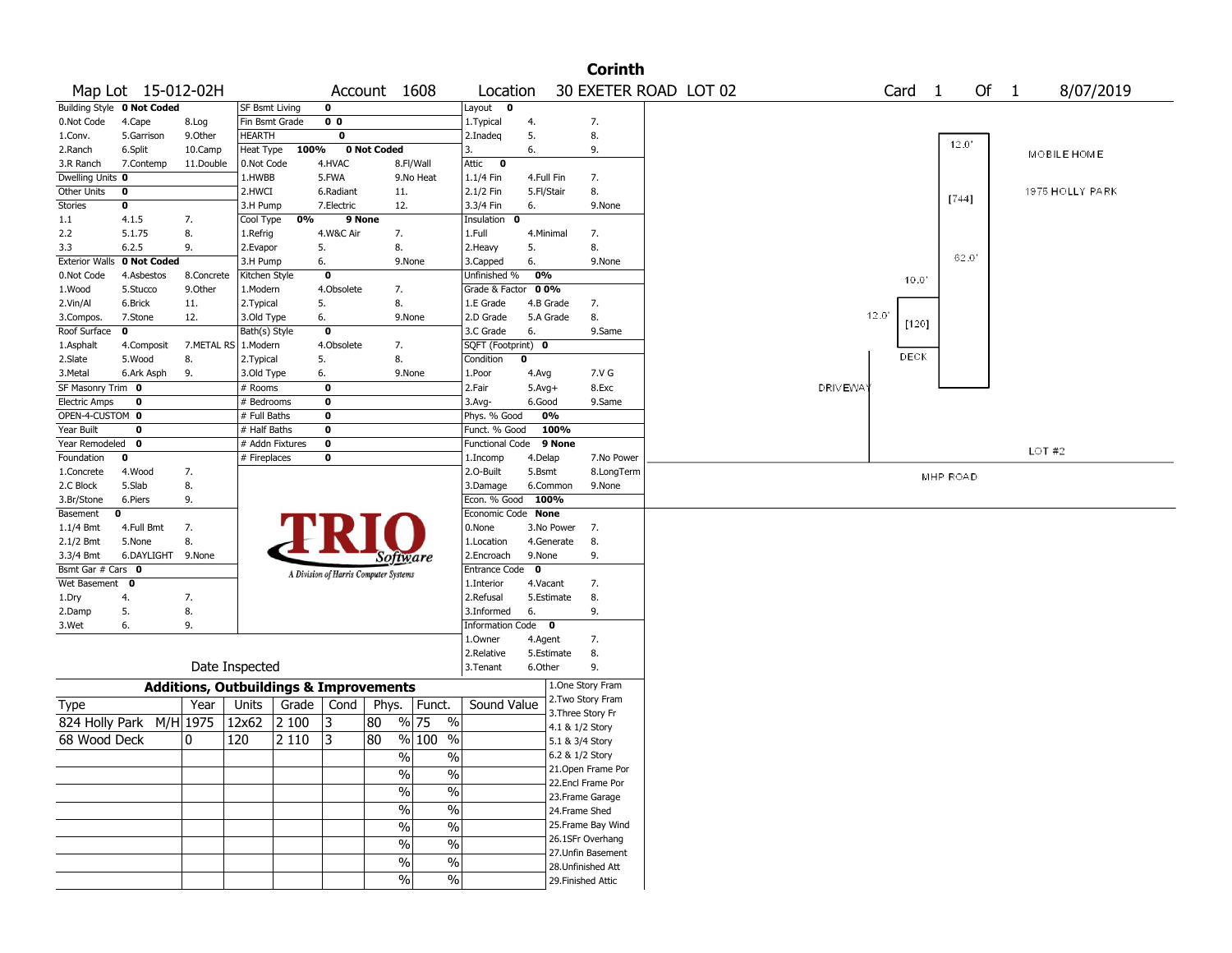|                 | Map Lot 01-034-A         | Account 1674 | Location                                 |                         | 84 MCCARD ROAD             |                                          |                 |             |                          | Card <sub>1</sub> | Of 1          |                                                      | 8/07/2019                               |
|-----------------|--------------------------|--------------|------------------------------------------|-------------------------|----------------------------|------------------------------------------|-----------------|-------------|--------------------------|-------------------|---------------|------------------------------------------------------|-----------------------------------------|
| YOUNG, JERRY L. |                          |              |                                          | <b>Property Data</b>    |                            |                                          |                 |             | <b>Assessment Record</b> |                   |               |                                                      |                                         |
|                 | YOUNG, ROSANNE S.        |              | Neighborhood 2 Neighborhood B            |                         |                            | Year                                     | Land            |             |                          | <b>Buildings</b>  |               | Exempt                                               | <b>Total</b>                            |
|                 |                          |              |                                          |                         |                            | 2006                                     |                 | 18,950      |                          |                   | 41,370        | 0                                                    | 60,320                                  |
| 84 MCCARD ROAD  |                          |              | Tree Growth Year                         | $\mathbf 0$             |                            | 2007                                     |                 | 18,950      |                          |                   | 41,370        | ŋ                                                    | 60,320                                  |
|                 | CORINTH ME 04427         |              | <b>FIRST MORTGAGE</b><br>SECOND MORTGAGE |                         | $\mathbf 0$<br>$\mathbf 0$ | 2008                                     |                 | 20,860      |                          |                   | 57,550        | 11,700                                               | 66,710                                  |
| B7566P217       |                          |              | Zone/Land Use 11 Residential             |                         |                            |                                          |                 |             |                          |                   |               |                                                      |                                         |
|                 |                          |              |                                          |                         |                            | 2009                                     |                 | 20,860      |                          |                   | 57,550        | 10,660                                               | 67,750                                  |
|                 |                          |              | Secondary Zone                           |                         |                            | 2010                                     |                 | 20,860      |                          |                   | 58,080        | 9,020                                                | 69,920                                  |
|                 |                          |              |                                          |                         |                            | 2011                                     |                 | 20,860      |                          |                   | 58,080        | 9,460                                                | 69,480                                  |
|                 |                          |              | Topography 2 Rolling                     |                         |                            | 2012                                     |                 | 20,860      |                          |                   | 58,420        | 9,460                                                | 69,820                                  |
|                 |                          |              | 1.Level                                  | 4.Below St              | 7.                         | 2013                                     |                 | 20,860      |                          |                   | 69,440        | 10,000                                               | 80,300                                  |
|                 |                          |              | 2.Rolling<br>3.Above St                  | 5.Low<br>6.Swampy       | 8.<br>9.                   | 2014                                     |                 | 20,860      |                          |                   | 74,480        | 9,800                                                | 85,540                                  |
|                 |                          |              | Utilities                                | <b>4 Drilled Well</b>   | <b>6 Septic System</b>     | 2015                                     |                 | 20,860      |                          |                   | 74,480        | 10,000                                               | 85,340                                  |
|                 |                          |              |                                          |                         |                            | 2016                                     |                 | 20,860      |                          |                   | 74,480        | 15,000                                               | 80,340                                  |
|                 |                          |              | 1.Public<br>2. Water                     | 4.Dr Well<br>5.Dug Well | 7.Cesspool<br>8.           | 2017                                     |                 | 20,860      |                          |                   | 74,480        | 20,000                                               | 75,340                                  |
|                 |                          |              | 3.Sewer                                  | 6.Septic                | 9.None                     | 2018                                     |                 | 20,860      |                          |                   | 74,480        | 20,000                                               | 75,340                                  |
|                 |                          |              | 1 Paved<br><b>Street</b>                 |                         |                            | 2019                                     |                 | 20,860      |                          |                   | 74,480        | 20,000                                               | 75,340                                  |
|                 |                          |              | 1.Paved                                  | 4.R/W                   | 7.                         |                                          |                 |             |                          | <b>Land Data</b>  |               |                                                      |                                         |
|                 |                          |              | 2.Semi Imp<br>3.Gravel                   | 5.<br>6.                | 8.<br>9.None               | <b>Front Foot</b>                        |                 |             | <b>Effective</b>         |                   |               | <b>Influence</b>                                     | <b>Influence</b>                        |
|                 |                          |              | STATUS TG-F&O                            |                         | $\mathbf 0$                | 11.Regular Lot                           |                 | <b>Type</b> | Frontage                 | <b>Depth</b>      | <b>Factor</b> | Code<br>$\overline{\frac{9}{6}}$                     | <b>Codes</b><br>1.Unimproved            |
|                 | Inspection Witnessed By: |              |                                          |                         | $\mathbf 0$                | 12.Delta Triangle                        |                 |             |                          |                   |               | $\frac{9}{6}$                                        | 2.Excess Frtg                           |
|                 |                          |              |                                          | <b>Sale Data</b>        |                            | 13. Nabla Triangle<br>14. Rear Land      |                 |             |                          |                   |               | $\overline{\frac{9}{6}}$<br>$\frac{9}{6}$            | 3. Topography<br>4.Size/Shape           |
| X               |                          | Date         | Sale Date                                |                         |                            | 15. Miscellaneous                        |                 |             |                          |                   |               | $\overline{\frac{9}{6}}$                             | 5.Access                                |
| No./Date        | Description              | Date Insp.   | Price                                    |                         |                            |                                          |                 |             |                          |                   |               | %                                                    | 6.Open Space                            |
|                 |                          |              | Sale Type                                |                         |                            | <b>Square Foot</b>                       |                 |             | <b>Square Feet</b>       |                   |               | %                                                    | 7.Restricted<br>8.Environmt             |
|                 |                          |              | 1.Land<br>2.L & B                        | 4. Mobile<br>5.Other    | 7.<br>8.                   | 16.Regular Lot                           |                 |             |                          |                   |               | %                                                    | 9. Fractional                           |
|                 |                          |              | 3.Building                               | 6.                      | 9.                         | 17.Secondary Lot                         |                 |             |                          |                   |               | %                                                    | <b>Acres</b><br>30. Rear Land 51+       |
|                 |                          |              | Financing                                |                         |                            | 18.Excess Land                           |                 |             |                          |                   |               | %<br>%                                               | 31.Tillable                             |
|                 |                          |              | 1.Convent                                | 4.Seller                | 7.                         | 19.Sound Value<br>20.Miscellaneous       |                 |             |                          |                   |               | %                                                    | 32. Pasture                             |
| Notes:          |                          |              | 2.FHA/VA                                 | 5.Private               | 8.                         |                                          |                 |             |                          |                   |               | %                                                    | 33.Open Space                           |
|                 |                          |              | 3.Assumed                                | 6.Cash                  | 9.Unknown                  |                                          |                 |             |                          |                   |               | %                                                    | 34.Softwood (F&O)                       |
|                 |                          |              | Validity                                 |                         |                            | <b>Fract. Acre</b>                       |                 |             | <b>Acreage/Sites</b>     |                   |               |                                                      | 35. Mixed Wood (F&<br>36.Hardwood (F&O) |
|                 |                          |              | 1.Valid                                  | 4.Split                 | 7.Renovate                 | 21.Improved (Frac                        | 21              |             |                          | 1.00              | 100           | %<br>0                                               | 37.Softwood (TG)                        |
|                 |                          |              | 2.Related                                | 5.Partial               | 8.Other                    | 22.Unimproved (Fr<br>23.No Road Lot (F   | $\overline{27}$ |             |                          | 4.42              | 100           | $\overline{\mathfrak{o}}$<br>%                       | 38. Mixed Wood (TG                      |
|                 |                          |              | 3.Distress                               | 6.Exempt                | 9.                         | <b>Acres</b>                             |                 |             |                          |                   |               | $\overline{\frac{9}{6}}$<br>$\overline{\frac{9}{6}}$ | 39.Hardwood (TG)                        |
|                 |                          |              | Verified                                 |                         |                            | 24.Commercial                            |                 |             |                          |                   |               | $\overline{\frac{9}{6}}$                             | 40. Wasteland                           |
|                 |                          |              | 1.Buyer                                  | 4.Agent                 | 7.Family                   | 25.                                      |                 |             |                          |                   |               | $\overline{\frac{9}{6}}$                             | 41. Multiple MO HO                      |
|                 |                          |              | 2.Seller                                 | 5.Pub Rec               | 8.Other                    | 26.                                      |                 |             |                          |                   |               | %                                                    | 42. Multiple Home<br>43.TG SINGLE LANE  |
|                 |                          |              | 3.Lender                                 | 6.MLS                   | 9.                         | 27. Rear Land 1-10                       |                 |             |                          |                   |               |                                                      | 44.Lot Improvemen                       |
| <b>Corinth</b>  |                          |              |                                          |                         |                            | 28. Rear Land 11-2<br>29. Rear Land 26-5 |                 |             | <b>Total Acreage</b>     |                   | 5.42          |                                                      | 45. Miscellaneous                       |
|                 |                          |              |                                          |                         |                            |                                          |                 |             |                          |                   |               |                                                      | 46.Sound Value                          |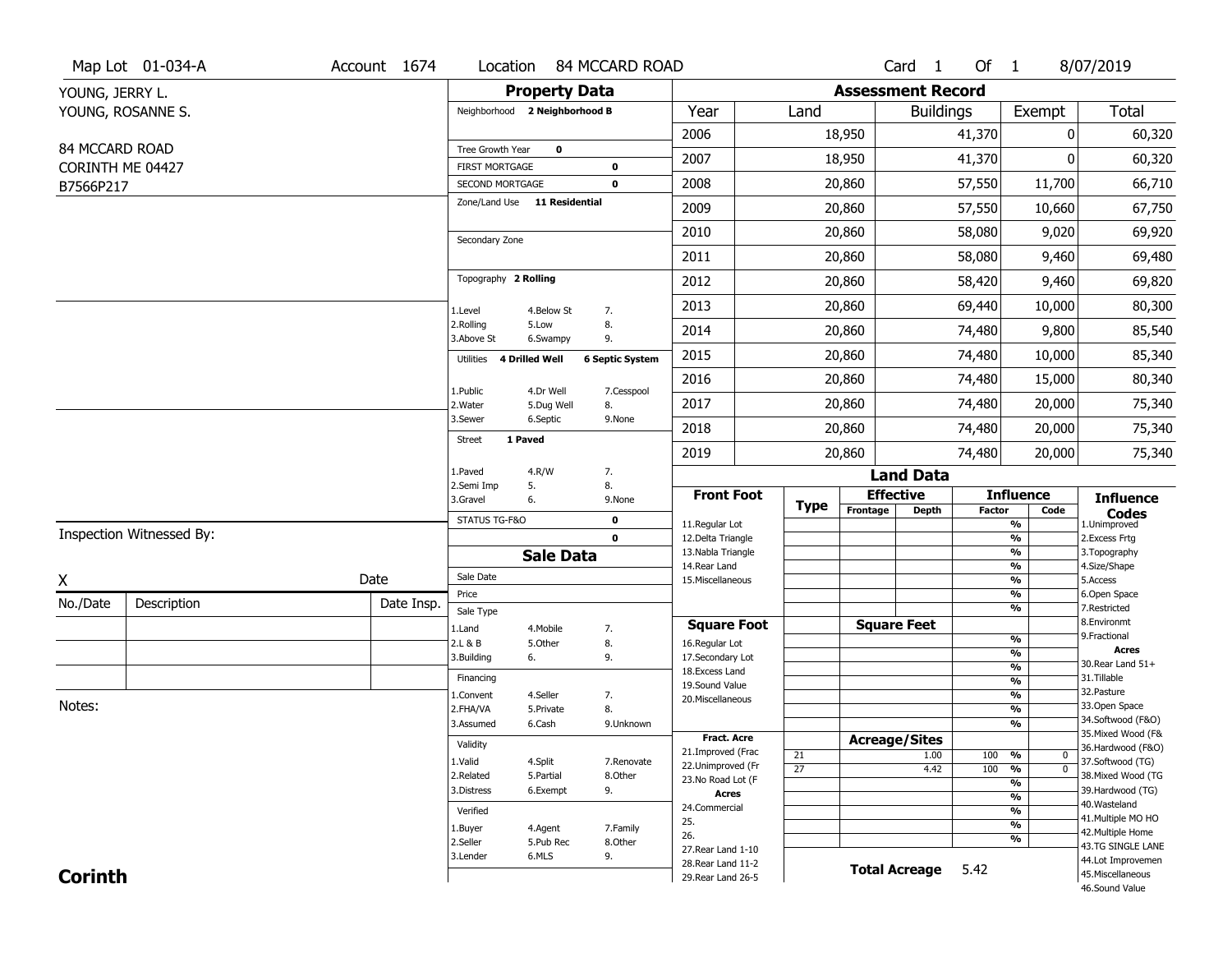|                       |                               |              |                                                   |                 |                                       |                   |                         |                        |              | <b>Corinth</b>                        |                 |                 |                   |            |                |
|-----------------------|-------------------------------|--------------|---------------------------------------------------|-----------------|---------------------------------------|-------------------|-------------------------|------------------------|--------------|---------------------------------------|-----------------|-----------------|-------------------|------------|----------------|
|                       | Map Lot 01-034-A              |              |                                                   |                 |                                       | Account 1674      |                         | Location               |              | 84 MCCARD ROAD                        |                 |                 | Card <sub>1</sub> | Of 1       | 8/07/2019      |
|                       | Building Style 1 Conventional |              | SF Bsmt Living                                    |                 | $\mathbf 0$                           |                   |                         | Layout                 | 1 Typical    |                                       |                 |                 |                   |            |                |
| 0.Not Code            | 4.Cape                        | 8.Log        |                                                   | Fin Bsmt Grade  | 0 <sub>0</sub>                        |                   |                         | 1. Typical             | 4.           | 7.                                    |                 |                 |                   |            |                |
| 1.Conv.               | 5.Garrison                    | 9.0ther      | HEARTH                                            |                 | $\bf{0}$                              |                   |                         | 2.Inadeg               | 5.           | 8.                                    |                 |                 |                   |            |                |
| 2.Ranch               | 6.Split                       | 10.Camp      | Heat Type                                         | 100%            |                                       | 1 Hot Water BB    |                         | 3.                     | 6.           | 9.                                    |                 |                 |                   | SHED[80]   |                |
| 3.R Ranch             | 7.Contemp                     | 11.Double    | 0.Not Code                                        |                 | 4.HVAC                                |                   | 8.Fl/Wall               | Attic                  | 9 None       |                                       |                 |                 |                   |            | SHELTER SV 100 |
| Dwelling Units 1      |                               |              | 1.HWBB                                            |                 | 5.FWA                                 |                   | 9.No Heat               | 1.1/4 Fin              | 4.Full Fin   | 7.                                    |                 |                 |                   |            |                |
| Other Units           | $\mathbf 0$                   |              | 2.HWCI                                            |                 | 6.Radiant                             | 11.               |                         | 2.1/2 Fin              | 5.Fl/Stair   | 8.                                    |                 |                 | 10                |            |                |
| <b>Stories</b>        | 4 One & 1/2 Story             |              | 3.H Pump                                          |                 | 7.Electric                            | 12.               |                         | 3.3/4 Fin              | 6.           | 9.None                                |                 |                 |                   |            |                |
| 1.1                   | 4.1.5                         | 7.           | Cool Type                                         | 0%              | 9 None                                |                   |                         | Insulation             | 1 Full       |                                       |                 |                 |                   |            |                |
| 2.2                   | 5.1.75                        | 8.           | 1.Refrig                                          |                 | 4.W&C Air                             | 7.                |                         | 1.Full                 | 4.Minimal    | 7.                                    | <b>DRIVEWAY</b> |                 |                   |            |                |
| 3.3                   | 6.2.5                         | 9.           | 2.Evapor                                          |                 | 5.                                    | 8.                |                         | 2.Heavy                | 5.           | 8.                                    |                 |                 |                   |            |                |
| <b>Exterior Walls</b> | 2 Vinyl/Aluminum              |              | 3.H Pump                                          |                 | 6.                                    |                   | 9.None                  | 3.Capped               | 6.           | 9.None                                |                 |                 |                   |            | 20             |
| 0.Not Code            | 4.Asbestos                    | 8.Concrete   | Kitchen Style                                     |                 | 2 Typical                             |                   |                         | Unfinished %           | 0%           |                                       |                 | 1.5 ST WB       |                   |            |                |
| 1.Wood                | 5.Stucco                      | 9.0ther      | 1.Modern                                          |                 | 4.Obsolete                            | 7.                |                         |                        |              | Grade & Factor 3 Average 100%         |                 |                 |                   |            | <b>BARN</b>    |
| 2.Vin/Al              | 6.Brick                       | 11.          | 2.Typical                                         |                 | 5.                                    | 8.                |                         | 1.E Grade              | 4.B Grade    | 7.                                    |                 |                 |                   |            | 30<br>LORT     |
| 3.Compos.             | 7.Stone                       | 12.          | 3.Old Type                                        |                 | 6.                                    |                   | 9.None                  | 2.D Grade              | 5.A Grade    | 8.                                    |                 | [1044]<br>36'   |                   |            |                |
| Roof Surface          | <b>6 Ark Asph Shingles</b>    |              | Bath(s) Style                                     |                 |                                       | 2 Typical Bath(s) |                         | 3.C Grade              | 6.           | 9.Same                                |                 |                 |                   |            | <b>BUILT</b>   |
| 1.Asphalt             | 4.Composit                    |              | 7.METAL RS 1.Modern                               |                 | 4.Obsolete                            | 7.                |                         | SQFT (Footprint) 1044  |              |                                       |                 |                 | 1-ST ADD WB       | SHED       |                |
| 2.Slate               | 5.Wood                        | 8.           | 2.Typical                                         |                 | 5.                                    | 8.                |                         | Condition              |              | <b>3 Below Average</b>                |                 |                 | 161               |            |                |
| 3.Metal               | 6.Ark Asph                    | 9.           | 3.Old Type                                        |                 | 6.                                    |                   | 9.None                  | 1.Poor                 | 4.Avg        | 7.V G                                 |                 |                 | [544]             | $[288]$ 16 | 2013           |
| SF Masonry Trim 0     |                               |              | # Rooms                                           |                 | 5                                     |                   |                         | 2.Fair                 | $5.$ Avg $+$ | 8.Exc                                 |                 | 30'             | 34 <sup>°</sup>   | 18'        |                |
| <b>Electric Amps</b>  | 0                             |              | # Bedrooms                                        |                 | 3                                     |                   |                         | 3.Avg-                 | 6.Good       | 9.Same                                |                 |                 |                   |            |                |
| OPEN-4-CUSTOM 0       |                               |              | # Full Baths                                      |                 | $\mathbf{1}$                          |                   |                         | Phys. % Good           | 70%          |                                       |                 |                 |                   |            |                |
| Year Built            | 1850                          |              | # Half Baths                                      |                 | $\mathbf 0$                           |                   |                         | Funct. % Good          | 100%         |                                       |                 |                 |                   |            |                |
| Year Remodeled        | $\mathbf 0$                   |              |                                                   | # Addn Fixtures | $\mathbf 0$                           |                   |                         | <b>Functional Code</b> | 9 None       |                                       |                 |                 |                   |            |                |
| Foundation            | 3 Brick &/or Stone            |              | # Fireplaces                                      |                 | 0                                     |                   |                         | 1.Incomp               | 4.Delap      | 7.No Power                            |                 | 84 M CCARD ROAD |                   |            |                |
| 1.Concrete            | 4.Wood                        | 7.           |                                                   |                 |                                       |                   |                         | 2.0-Built              | 5.Bsmt       | 8.LongTerm                            |                 |                 |                   |            |                |
| 2.C Block             | 5.Slab                        | 8.           |                                                   |                 |                                       |                   |                         | 3.Damage               | 6.Common     | 9.None                                |                 |                 |                   |            |                |
| 3.Br/Stone            | 6.Piers                       | 9.           |                                                   |                 |                                       |                   |                         | Econ. % Good           | 100%         |                                       |                 |                 |                   |            |                |
| Basement              | 4 Full Basement               |              |                                                   |                 |                                       |                   |                         | Economic Code None     |              |                                       |                 |                 |                   |            |                |
| $1.1/4$ Bmt           | 4.Full Bmt                    | 7.           |                                                   |                 |                                       |                   |                         | 0.None                 | 3.No Power   | 7.                                    |                 |                 |                   |            |                |
| 2.1/2 Bmt             | 5.None                        | 8.           |                                                   |                 |                                       |                   |                         | 1.Location             | 4.Generate   | 8.                                    |                 |                 |                   |            |                |
| 3.3/4 Bmt             | 6.DAYLIGHT                    | 9.None       |                                                   |                 |                                       | Software          |                         | 2.Encroach             | 9.None       | 9.                                    |                 |                 |                   |            |                |
| Bsmt Gar # Cars 0     |                               |              |                                                   |                 | A Division of Harris Computer Systems |                   |                         | Entrance Code 0        |              |                                       |                 |                 |                   |            |                |
| Wet Basement          | 2 Damp Basement               |              |                                                   |                 |                                       |                   |                         | 1.Interior             | 4.Vacant     | 7.                                    |                 |                 |                   |            |                |
| 1.Dry                 | 4.                            | 7.           |                                                   |                 |                                       |                   |                         | 2.Refusal              | 5.Estimate   | 8.                                    |                 |                 |                   |            |                |
| 2.Damp                | 5.                            | 8.           |                                                   |                 |                                       |                   |                         | 3.Informed             | 6.           | 9.                                    |                 |                 |                   |            |                |
| 3.Wet                 | 6.                            | 9.           |                                                   |                 |                                       |                   |                         | Information Code 0     |              |                                       |                 |                 |                   |            |                |
|                       |                               |              |                                                   |                 |                                       |                   |                         | 1.Owner                | 4.Agent      | 7.                                    |                 |                 |                   |            |                |
|                       |                               |              | Date Inspected                                    |                 |                                       |                   |                         | 2.Relative             | 5.Estimate   | 8.                                    |                 |                 |                   |            |                |
|                       |                               |              |                                                   |                 |                                       |                   |                         | 3.Tenant               | 6.Other      | 9.                                    |                 |                 |                   |            |                |
|                       |                               |              | <b>Additions, Outbuildings &amp; Improvements</b> |                 |                                       |                   |                         |                        |              | 1.One Story Fram<br>2. Two Story Fram |                 |                 |                   |            |                |
| Type                  |                               | Year         | Units                                             | Grade   Cond    |                                       | Phys.             | Funct.                  | Sound Value            |              | 3. Three Story Fr                     |                 |                 |                   |            |                |
|                       | 1 One Story Frame             | 0            | 384                                               | O O             | 10                                    | 0                 | $\%$<br>$\frac{9}{0}$ 0 |                        |              | 4.1 & 1/2 Story                       |                 |                 |                   |            |                |
| 24 Frame Shed         |                               | 0            | 288                                               | 00              | 10                                    | 0                 | $\frac{9}{0}$ 0<br>$\%$ |                        |              | 5.1 & 3/4 Story                       |                 |                 |                   |            |                |
|                       |                               | $\mathbf{0}$ |                                                   |                 | ١o                                    | 10                | $\frac{9}{0}$<br>$\%$   |                        |              | 6.2 & 1/2 Story                       |                 |                 |                   |            |                |
| 24 Frame Shed         |                               |              | 80                                                | 00              |                                       |                   |                         |                        |              | 21.Open Frame Por                     |                 |                 |                   |            |                |
| 24 Frame Shed         |                               | 0            |                                                   |                 |                                       |                   | $\%$                    | % 100                  |              | 22.Encl Frame Por                     |                 |                 |                   |            |                |
| 65 Barn               |                               | 2013   600   |                                                   | 3 100           | 3                                     | 95                | % 100 %                 |                        |              | 23. Frame Garage                      |                 |                 |                   |            |                |
| 72 Loft               |                               | 2013 300     |                                                   | 3 100           | 13                                    | 95                | % 100 %                 |                        |              | 24.Frame Shed                         |                 |                 |                   |            |                |
|                       |                               |              |                                                   |                 |                                       |                   | %                       |                        |              | 25. Frame Bay Wind                    |                 |                 |                   |            |                |
|                       |                               |              |                                                   |                 |                                       |                   | $\%$                    |                        |              | 26.1SFr Overhang                      |                 |                 |                   |            |                |
|                       |                               |              |                                                   |                 |                                       |                   | $\sqrt{6}$<br>$\%$      |                        |              | 27.Unfin Basement                     |                 |                 |                   |            |                |
|                       |                               |              |                                                   |                 |                                       |                   | $\%$<br>$\%$            |                        |              | 28. Unfinished Att                    |                 |                 |                   |            |                |
|                       |                               |              |                                                   |                 |                                       |                   | %<br>$\%$               |                        |              | 29. Finished Attic                    |                 |                 |                   |            |                |
|                       |                               |              |                                                   |                 |                                       |                   |                         |                        |              |                                       |                 |                 |                   |            |                |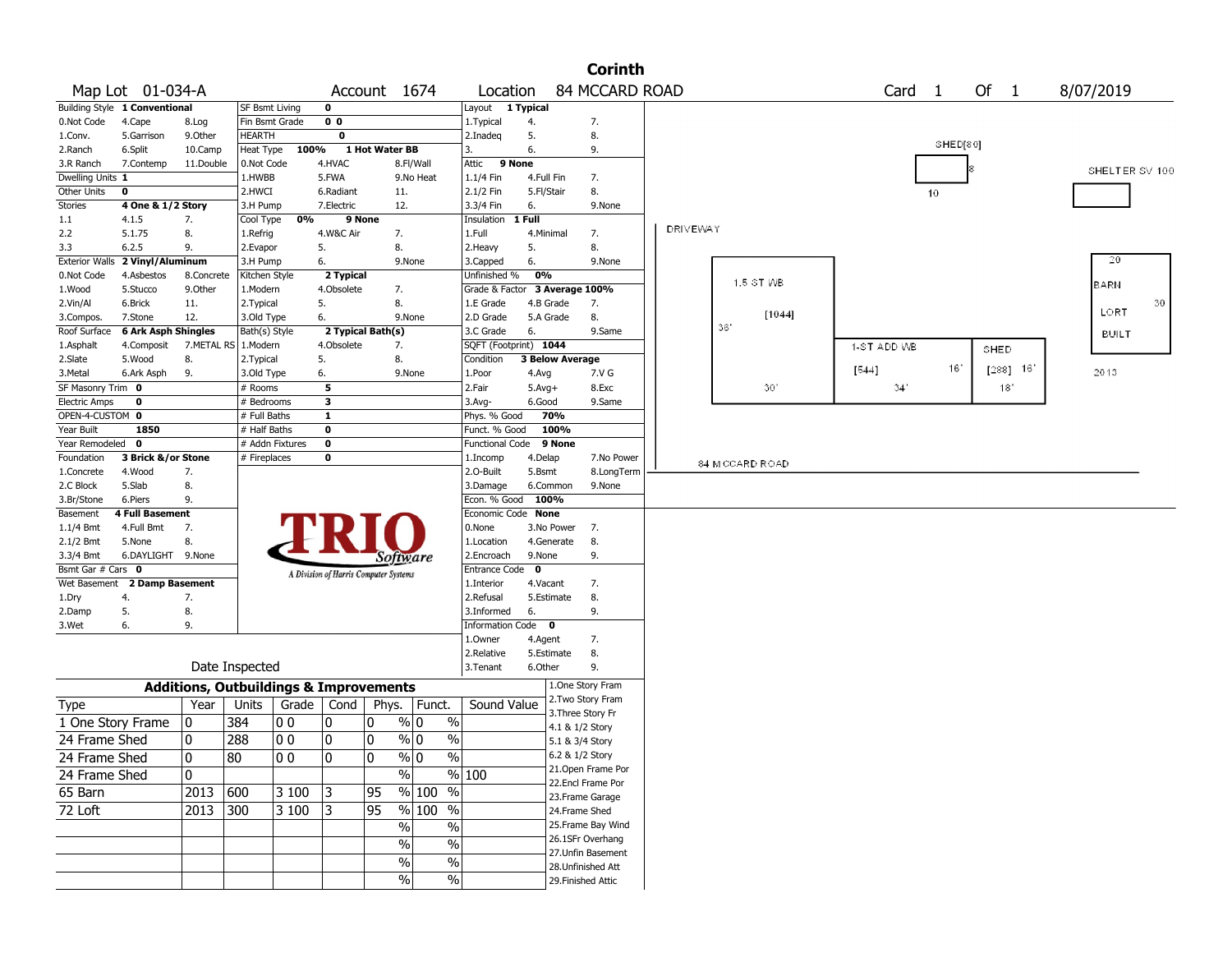|                  | Map Lot 01-034-D         | Account 1993 | Location                                        |                         | <b>MCCARD ROAD</b>     |                                          |             |                          | Card <sub>1</sub>    | Of $1$        |                                            | 8/07/2019                              |
|------------------|--------------------------|--------------|-------------------------------------------------|-------------------------|------------------------|------------------------------------------|-------------|--------------------------|----------------------|---------------|--------------------------------------------|----------------------------------------|
| YOUNG, JERRY L.  |                          |              |                                                 | <b>Property Data</b>    |                        |                                          |             | <b>Assessment Record</b> |                      |               |                                            |                                        |
|                  | YOUNG, ROSANNE S.        |              | Neighborhood 2 Neighborhood B                   |                         |                        | Year                                     | Land        |                          | <b>Buildings</b>     |               | Exempt                                     | <b>Total</b>                           |
|                  |                          |              |                                                 |                         |                        | 2008                                     |             | 16,530                   |                      | 5,480         | 0                                          | 22,010                                 |
| 84 MCCARD RD     |                          |              | Tree Growth Year                                | $\mathbf 0$             |                        | 2009                                     |             | 13,520                   |                      | 6,730         | 0                                          | 20,250                                 |
| CORINTH ME 04427 |                          |              | <b>FIRST MORTGAGE</b>                           |                         | $\mathbf 0$            | 2010                                     |             |                          |                      | 6,730         | 0                                          |                                        |
| B10907P16        |                          |              | SECOND MORTGAGE<br>Zone/Land Use 11 Residential |                         | $\mathbf 0$            |                                          |             | 13,520                   |                      |               |                                            | 20,250                                 |
|                  |                          |              |                                                 |                         |                        | 2011                                     |             | 13,520                   |                      | 6,730         | 0                                          | 20,250                                 |
|                  |                          |              | Secondary Zone                                  |                         |                        | 2012                                     |             | 13,520                   |                      | 6,730         | 0                                          | 20,250                                 |
|                  |                          |              |                                                 |                         |                        | 2013                                     |             | 13,520                   |                      | 6,730         | 0                                          | 20,250                                 |
|                  |                          |              | Topography 1 Level                              |                         |                        | 2014                                     |             | 13,520                   |                      | 6,730         | 0                                          | 20,250                                 |
|                  |                          |              | 1.Level                                         | 4.Below St              | 7.                     | 2015                                     |             | 13,520                   |                      | 6,730         | 0                                          | 20,250                                 |
|                  |                          |              | 2.Rolling<br>3.Above St                         | 5.Low<br>6.Swampy       | 8.<br>9.               | 2016                                     |             | 13,520                   |                      | 6,730         | 0                                          | 20,250                                 |
|                  |                          |              | Utilities                                       | <b>4 Drilled Well</b>   | <b>6 Septic System</b> | 2017                                     |             | 13,520                   |                      | 6,730         | 0                                          | 20,250                                 |
|                  |                          |              |                                                 |                         |                        | 2018                                     |             | 13,520                   |                      | 6,730         | 0                                          | 20,250                                 |
|                  |                          |              | 1.Public<br>2. Water                            | 4.Dr Well<br>5.Dug Well | 7.Cesspool<br>8.       | 2019                                     |             | 13,520                   |                      | 6,730         | 0                                          | 20,250                                 |
|                  |                          |              | 3.Sewer                                         | 6.Septic                | 9.None                 |                                          |             |                          |                      |               |                                            |                                        |
|                  |                          |              | <b>Street</b>                                   | 4 Right of Way          |                        |                                          |             |                          |                      |               |                                            |                                        |
|                  |                          |              | 1.Paved                                         | 4.R/W                   | 7.                     |                                          |             |                          | <b>Land Data</b>     |               |                                            |                                        |
|                  |                          |              | 2.Semi Imp<br>3.Gravel                          | 5.<br>6.                | 8.<br>9.None           | <b>Front Foot</b>                        |             |                          | <b>Effective</b>     |               | <b>Influence</b>                           | <b>Influence</b>                       |
|                  |                          |              | STATUS TG-F&O                                   |                         | $\mathbf 0$            |                                          | <b>Type</b> | Frontage                 | <b>Depth</b>         | <b>Factor</b> | Code                                       | <b>Codes</b>                           |
|                  | Inspection Witnessed By: |              |                                                 |                         | $\mathbf 0$            | 11.Regular Lot<br>12.Delta Triangle      |             |                          |                      |               | %<br>$\frac{9}{6}$                         | 1.Unimproved<br>2.Excess Frtg          |
|                  |                          |              |                                                 | <b>Sale Data</b>        |                        | 13. Nabla Triangle                       |             |                          |                      |               | %                                          | 3. Topography                          |
| Χ                |                          | Date         | Sale Date                                       |                         |                        | 14. Rear Land<br>15. Miscellaneous       |             |                          |                      |               | %<br>%                                     | 4.Size/Shape<br>5.Access               |
| No./Date         | Description              | Date Insp.   | Price                                           |                         |                        |                                          |             |                          |                      |               | %                                          | 6.Open Space                           |
|                  |                          |              | Sale Type                                       |                         |                        | <b>Square Foot</b>                       |             |                          | <b>Square Feet</b>   |               | %                                          | 7.Restricted<br>8.Environmt            |
|                  |                          |              | 1.Land<br>2.L & B                               | 4. Mobile<br>5.Other    | 7.<br>8.               | 16.Regular Lot                           |             |                          |                      |               | $\frac{9}{6}$                              | 9. Fractional                          |
|                  |                          |              | 3.Building                                      | 6.                      | 9.                     | 17.Secondary Lot                         |             |                          |                      |               | %                                          | <b>Acres</b>                           |
|                  |                          |              | Financing                                       |                         |                        | 18.Excess Land                           |             |                          |                      |               | $\frac{9}{6}$<br>$\frac{9}{6}$             | 30.Rear Land 51+<br>31.Tillable        |
|                  |                          |              | 1.Convent                                       | 4.Seller                | 7.                     | 19.Sound Value                           |             |                          |                      |               | $\frac{9}{6}$                              | 32. Pasture                            |
| Notes:           |                          |              | 2.FHA/VA                                        | 5.Private               | 8.                     | 20.Miscellaneous                         |             |                          |                      |               | $\frac{9}{6}$                              | 33.Open Space                          |
|                  |                          |              | 3.Assumed                                       | 6.Cash                  | 9.Unknown              |                                          |             |                          |                      |               | %                                          | 34.Softwood (F&O)                      |
|                  |                          |              | Validity                                        |                         |                        | <b>Fract. Acre</b>                       |             |                          | <b>Acreage/Sites</b> |               |                                            | 35. Mixed Wood (F&                     |
|                  |                          |              | 1.Valid                                         | 4.Split                 | 7.Renovate             | 21.Improved (Frac                        | 21          |                          | 1.00                 | 80            | %<br>$\overline{2}$                        | 36.Hardwood (F&O)<br>37.Softwood (TG)  |
|                  |                          |              | 2.Related                                       | 5.Partial               | 8.Other                | 22.Unimproved (Fr<br>23. No Road Lot (F  | 38          |                          | 9.00                 | 100           | $\overline{0}$<br>$\frac{9}{6}$            | 38. Mixed Wood (TG                     |
|                  |                          |              | 3.Distress                                      | 6.Exempt                | 9.                     | <b>Acres</b>                             | 39          |                          | 1.04                 | 100           | $\overline{\mathfrak{o}}$<br>$\frac{9}{6}$ | 39.Hardwood (TG)                       |
|                  |                          |              | Verified                                        |                         |                        | 24.Commercial                            |             |                          |                      |               | $\frac{9}{6}$<br>%                         | 40. Wasteland                          |
|                  |                          |              |                                                 |                         |                        | 25.                                      |             |                          |                      |               | $\frac{9}{6}$                              | 41. Multiple MO HO                     |
|                  |                          |              | 1.Buyer<br>2.Seller                             | 4.Agent<br>5.Pub Rec    | 7.Family<br>8.Other    | 26.                                      |             |                          |                      |               | %                                          | 42. Multiple Home                      |
|                  |                          |              |                                                 |                         |                        |                                          |             |                          |                      |               |                                            | 43.TG SINGLE LANE                      |
|                  |                          |              | 3.Lender                                        | 6.MLS                   |                        | 27. Rear Land 1-10                       |             |                          |                      |               |                                            |                                        |
| <b>Corinth</b>   |                          |              |                                                 |                         | 9.                     | 28. Rear Land 11-2<br>29. Rear Land 26-5 |             |                          | <b>Total Acreage</b> | 11.04         |                                            | 44.Lot Improvemen<br>45. Miscellaneous |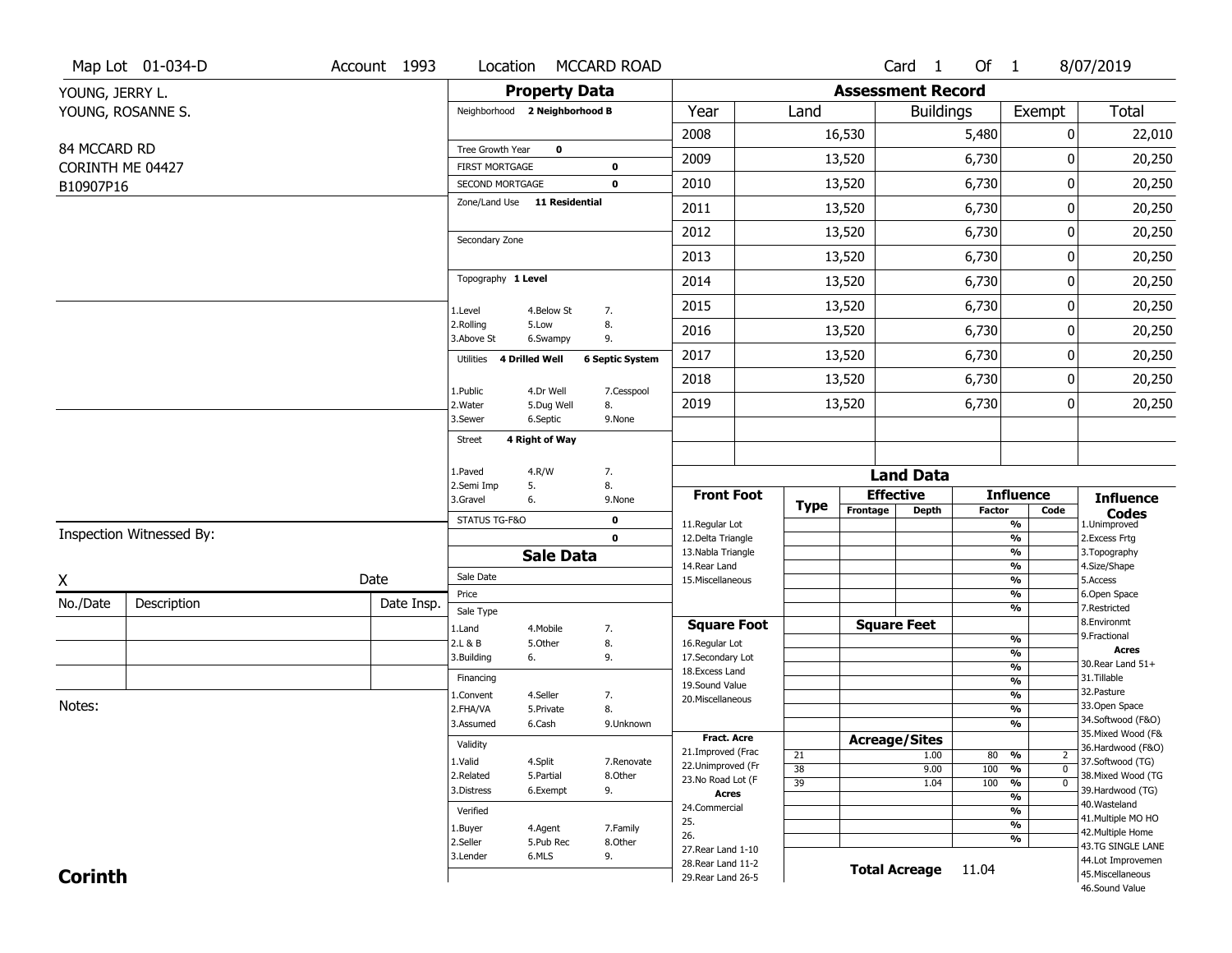|                             |                      |                                                   |                             |       |                         |                                       |                          |                          |                        |                 | <b>Corinth</b>                          |                 |                   |               |                 |  |
|-----------------------------|----------------------|---------------------------------------------------|-----------------------------|-------|-------------------------|---------------------------------------|--------------------------|--------------------------|------------------------|-----------------|-----------------------------------------|-----------------|-------------------|---------------|-----------------|--|
|                             | Map Lot 01-034-D     |                                                   |                             |       |                         | Account 1993                          |                          | Location                 |                        |                 | <b>MCCARD ROAD</b>                      |                 | Card <sub>1</sub> | Of 1          | 8/07/2019       |  |
| Building Style 9 Other      |                      |                                                   | SF Bsmt Living              |       | $\overline{\mathbf{0}}$ |                                       |                          | Layout                   | 2 Inadequate           |                 |                                         |                 |                   |               |                 |  |
| 0.Not Code                  | 4.Cape               | 8.Log                                             | Fin Bsmt Grade              |       | 0 <sub>0</sub>          |                                       |                          | 1. Typical               | 4.                     |                 | 7.                                      |                 |                   |               |                 |  |
| 1.Conv.                     | 5.Garrison           | 9.0ther                                           | <b>HEARTH</b>               |       | $\overline{\mathbf{0}}$ |                                       |                          | 2.Inadeq                 | 5.                     |                 | 8.                                      |                 |                   |               |                 |  |
| 2.Ranch                     | 6.Split              | 10.Camp                                           | Heat Type                   | 100%  |                         | 9 Not Heated                          |                          | 3.                       | 6.                     |                 | 9.                                      |                 |                   |               |                 |  |
| 3.R Ranch                   | 7.Contemp            | 11.Double                                         | 0.Not Code                  |       | 4.HVAC                  |                                       | 8.Fl/Wall                | 9 None<br>Attic          |                        |                 |                                         | <b>DRIVEWAY</b> |                   |               |                 |  |
| Dwelling Units 1            |                      |                                                   | 1.HWBB                      |       | 5.FWA                   |                                       | 9.No Heat                | 1.1/4 Fin                | 4.Full Fin             |                 | 7.                                      |                 |                   |               |                 |  |
| Other Units                 | $\mathbf 0$          |                                                   | 2.HWCI                      |       | 6.Radiant               | 11.                                   |                          | 2.1/2 Fin                | 5.Fl/Stair             |                 | 8.                                      |                 |                   |               |                 |  |
| Stories                     | 1 One Story          |                                                   | 3.H Pump                    |       | 7.Electric              | 12.                                   |                          | 3.3/4 Fin                | 6.                     |                 | 9.None                                  |                 |                   |               |                 |  |
| 1.1                         | 4.1.5                | 7.                                                | Cool Type                   | 0%    | 9 None                  |                                       |                          | Insulation               | <b>4 Minimal</b>       |                 |                                         |                 |                   | 30            |                 |  |
| 2.2                         | 5.1.75               | 8.                                                | 1.Refrig                    |       | 4.W&C Air               | 7.                                    |                          | 1.Full                   | 4.Minimal              |                 | 7.                                      |                 |                   |               |                 |  |
| 3.3                         | 6.2.5                | 9.                                                | 2.Evapor                    | 5.    |                         | 8.                                    |                          | 2.Heavy                  | 5.                     |                 | 8.                                      |                 |                   |               |                 |  |
| <b>Exterior Walls</b>       | <b>3 Composition</b> |                                                   | 3.H Pump                    | 6.    | 4 Obsolete              | 9.None                                |                          | 3.Capped                 | 6.<br>0%               |                 | 9.None                                  |                 |                   |               |                 |  |
| 0.Not Code                  | 4.Asbestos           | 8.Concrete                                        | Kitchen Style               |       | 4.Obsolete              |                                       |                          | Unfinished %             |                        |                 |                                         |                 |                   | 1-ST NB [700] |                 |  |
| 1.Wood                      | 5.Stucco<br>6.Brick  | 9.0ther                                           | 1.Modern                    |       |                         | 7.<br>8.                              |                          | Grade & Factor           |                        | 2 Fair 80%      |                                         |                 |                   |               |                 |  |
| 2.Vin/Al                    | 7.Stone              | 11.<br>12.                                        | 2. Typical                  | 6.    | 5.                      | 9.None                                |                          | 1.E Grade                | 4.B Grade<br>5.A Grade |                 | 7.<br>8.                                |                 | 20                |               |                 |  |
| 3.Compos.<br>Roof Surface   | 1 Asphalt Shingles   |                                                   | 3.Old Type<br>Bath(s) Style |       | 4 Obsolete              |                                       |                          | 2.D Grade<br>3.C Grade   | 6.                     |                 | 9.Same                                  |                 |                   |               |                 |  |
| 1.Asphalt                   | 4.Composit           | 7.METAL RS                                        | 1.Modern                    |       | 4.Obsolete              | 7.                                    |                          | SQFT (Footprint) 700     |                        |                 |                                         |                 |                   |               |                 |  |
| 2.Slate                     | 5.Wood               | 8.                                                | 2. Typical                  | 5.    |                         | 8.                                    |                          | Condition                | 1 Poor                 |                 |                                         |                 |                   |               | 30 <sup>o</sup> |  |
| 3.Metal                     | 6.Ark Asph           | 9.                                                | 3.Old Type                  | 6.    |                         | 9.None                                |                          | 1.Poor                   | 4.Avg                  |                 | 7.V G                                   |                 |                   |               |                 |  |
| SF Masonry Trim 0           |                      |                                                   | $#$ Rooms                   |       | $\overline{2}$          |                                       |                          | 2.Fair                   | $5.$ Avg $+$           |                 | 8.Exc                                   |                 | 201               |               |                 |  |
| <b>Electric Amps</b>        | 0                    |                                                   | # Bedrooms                  |       | $\mathbf{1}$            |                                       |                          | $3.$ Avg-                | 6.Good                 |                 | 9.Same                                  |                 |                   |               |                 |  |
| OPEN-4-CUSTOM 0             |                      |                                                   | # Full Baths                |       | $\mathbf 0$             |                                       |                          | Phys. % Good             |                        | 60%             |                                         |                 |                   |               |                 |  |
| Year Built                  | $\mathbf 0$          |                                                   | # Half Baths                |       | $\mathbf 0$             |                                       |                          | Funct. % Good            |                        | 85%             |                                         |                 |                   |               |                 |  |
| Year Remodeled              | 0                    |                                                   | # Addn Fixtures             |       | $\bf{0}$                |                                       |                          | Functional Code          |                        | 1 Incomplete    |                                         |                 | PLATFORM          |               |                 |  |
| Foundation                  | <b>6 Piers</b>       |                                                   | # Fireplaces                |       | 0                       |                                       |                          | 1.Incomp                 | 4.Delap                |                 | 7.No Power                              |                 |                   |               | 10'             |  |
| 1.Concrete                  | 4.Wood               | 7.                                                |                             |       |                         |                                       |                          | 2.O-Built                | 5.Bsmt                 |                 | 8.LongTerm                              |                 | [200]             |               | $10^{\circ}$    |  |
| 2.C Block                   | 5.Slab               | 8.                                                |                             |       |                         |                                       |                          | 3.Damage                 |                        | 6.Common        | 9.None                                  |                 |                   |               |                 |  |
| 3.Br/Stone                  | 6.Piers              | 9.                                                |                             |       |                         |                                       |                          | Econ. % Good             | 100%                   |                 |                                         |                 |                   |               |                 |  |
| Basement                    | 9 No Basement        |                                                   |                             |       |                         |                                       |                          | Economic Code None       |                        |                 |                                         |                 |                   |               |                 |  |
| $1.1/4$ Bmt                 | 4.Full Bmt           | 7.                                                |                             |       |                         |                                       |                          | 0.None                   |                        | 3.No Power      | 7.                                      |                 |                   |               |                 |  |
| $2.1/2$ Bmt                 | 5.None               | 8.                                                |                             |       |                         |                                       |                          | 1.Location               |                        | 4.Generate      | 8.                                      |                 |                   |               |                 |  |
| 3.3/4 Bmt                   | 6.DAYLIGHT 9.None    |                                                   |                             |       |                         | Software                              |                          | 2.Encroach               | 9.None                 |                 | 9.                                      |                 |                   |               |                 |  |
| Bsmt Gar $#$ Cars $\bullet$ |                      |                                                   |                             |       |                         | A Division of Harris Computer Systems |                          | Entrance Code            |                        |                 | 1 Interior Inspect                      |                 |                   |               |                 |  |
| Wet Basement                | 9 No Basement        |                                                   |                             |       |                         |                                       |                          | 1.Interior               | 4.Vacant               |                 | 7.                                      |                 |                   |               |                 |  |
| 1.Dry                       | 4.                   | 7.                                                |                             |       |                         |                                       |                          | 2.Refusal                |                        | 5.Estimate      | 8.                                      |                 |                   |               |                 |  |
| 2.Damp                      | 5.                   | 8.                                                |                             |       |                         |                                       |                          | 3.Informed               | 6.                     |                 | 9.                                      |                 |                   |               |                 |  |
| 3.Wet                       | 6.                   | 9.                                                |                             |       |                         |                                       |                          | Information Code 1 Owner |                        |                 |                                         |                 |                   |               |                 |  |
|                             |                      |                                                   |                             |       |                         |                                       |                          | 1.0wner                  | 4.Agent                |                 | 7.                                      |                 |                   |               |                 |  |
|                             |                      |                                                   |                             |       |                         |                                       |                          | 2.Relative               |                        | 5.Estimate      | 8.                                      |                 |                   |               |                 |  |
|                             |                      |                                                   | Date Inspected              |       | 5/01/2007               |                                       |                          | 3.Tenant                 | 6.Other                |                 | 9.                                      |                 |                   |               |                 |  |
|                             |                      | <b>Additions, Outbuildings &amp; Improvements</b> |                             |       |                         |                                       |                          |                          |                        |                 | 1.One Story Fram                        |                 |                   |               |                 |  |
| <b>Type</b>                 |                      | Year                                              | Units                       | Grade | Cond                    | Phys.                                 | Funct.                   | Sound Value              |                        |                 | 2. Two Story Fram                       |                 |                   |               |                 |  |
| 68 Wood Deck                |                      | 0                                                 |                             |       |                         | %                                     |                          | % 100                    |                        |                 | 3. Three Story Fr                       |                 |                   |               |                 |  |
|                             |                      |                                                   |                             |       |                         |                                       |                          |                          |                        | 4.1 & 1/2 Story |                                         |                 |                   |               |                 |  |
|                             |                      |                                                   |                             |       |                         | %                                     | $\%$                     |                          |                        | 5.1 & 3/4 Story |                                         |                 |                   |               |                 |  |
|                             |                      |                                                   |                             |       |                         | $\frac{0}{0}$                         | $\%$                     |                          |                        | 6.2 & 1/2 Story |                                         |                 |                   |               |                 |  |
|                             |                      |                                                   |                             |       |                         | $\sqrt{20}$                           | $\%$                     |                          |                        |                 | 21. Open Frame Por<br>22.Encl Frame Por |                 |                   |               |                 |  |
|                             |                      |                                                   |                             |       |                         | $\sqrt{6}$                            | $\overline{\frac{0}{6}}$ |                          |                        |                 |                                         |                 |                   |               |                 |  |
|                             |                      |                                                   |                             |       |                         | $\sqrt{6}$                            | $\%$                     |                          |                        |                 | 23. Frame Garage                        |                 |                   |               |                 |  |
|                             |                      |                                                   |                             |       |                         |                                       |                          |                          |                        |                 | 24.Frame Shed                           |                 |                   |               |                 |  |
|                             |                      |                                                   |                             |       |                         | $\sqrt{6}$                            | $\overline{\frac{0}{6}}$ |                          |                        |                 | 25. Frame Bay Wind<br>26.1SFr Overhang  |                 |                   |               |                 |  |
|                             |                      |                                                   |                             |       |                         | $\%$                                  | $\%$                     |                          |                        |                 | 27.Unfin Basement                       |                 |                   |               |                 |  |
|                             |                      |                                                   |                             |       |                         | $\sqrt{6}$                            | $\%$                     |                          |                        |                 | 28. Unfinished Att                      |                 |                   |               |                 |  |
|                             |                      |                                                   |                             |       |                         | $\sqrt{6}$                            | $\sqrt{6}$               |                          |                        |                 | 29. Finished Attic                      |                 |                   |               |                 |  |
|                             |                      |                                                   |                             |       |                         |                                       |                          |                          |                        |                 |                                         |                 |                   |               |                 |  |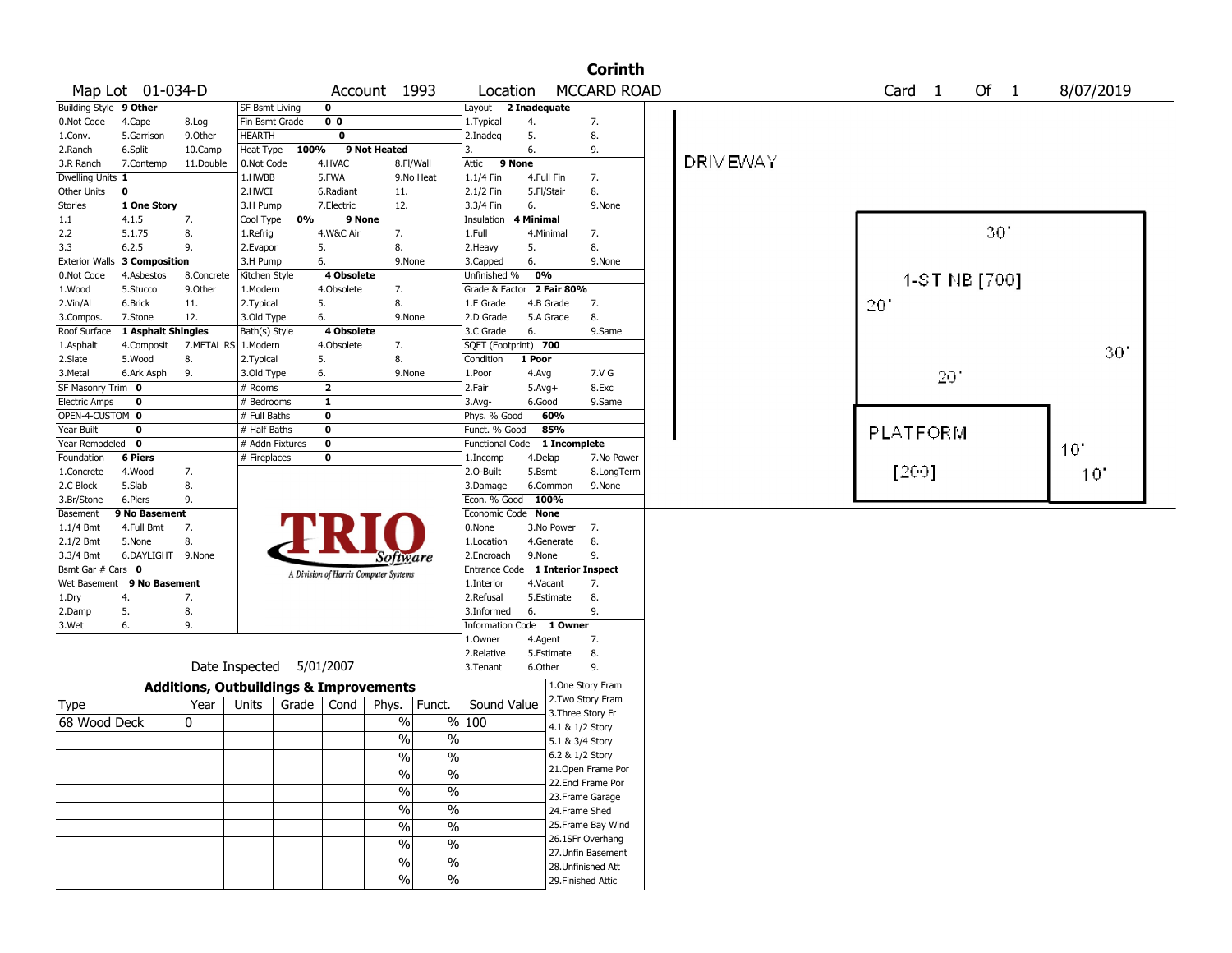|                  | Map Lot 01-033                  | Account 262 | Location                                        |                               | MCCARD ROAD N/F OFF |                                          |                 |                          | Card 1               | Of $1$        |                                | 8/07/2019                               |
|------------------|---------------------------------|-------------|-------------------------------------------------|-------------------------------|---------------------|------------------------------------------|-----------------|--------------------------|----------------------|---------------|--------------------------------|-----------------------------------------|
|                  | YOUNG, ROSANNE S., TRUSTEE      |             |                                                 | <b>Property Data</b>          |                     |                                          |                 | <b>Assessment Record</b> |                      |               |                                |                                         |
|                  | PRISCILLA A. ELLIS LIVING TRUST |             |                                                 | Neighborhood 4 Neighborhood D |                     | Year                                     | Land            |                          | <b>Buildings</b>     |               | Exempt                         | <b>Total</b>                            |
| 84 MCCARD ROAD   |                                 |             |                                                 |                               |                     | 2006                                     |                 | 3,600                    |                      | 0             | 0                              | 3,600                                   |
|                  |                                 |             | Tree Growth Year                                | $\mathbf 0$                   |                     | 2007                                     |                 | 3,600                    |                      | 0             | 0                              | 3,600                                   |
| CORINTH ME 04427 | B13662P279 B14763P333           |             | <b>FIRST MORTGAGE</b><br><b>SECOND MORTGAGE</b> |                               | 0<br>$\mathbf 0$    | 2008                                     |                 | 12,540                   |                      | 0             | 0                              | 12,540                                  |
| Previous Owner   |                                 |             |                                                 | Zone/Land Use 11 Residential  |                     | 2009                                     |                 | 12,540                   |                      | 0             | 0                              | 12,540                                  |
|                  | CASSIDY TIMBERLANDS, LLC        |             |                                                 |                               |                     |                                          |                 |                          |                      |               |                                |                                         |
|                  | PRENTISS & CARLISLE CO.         |             | Secondary Zone                                  |                               |                     | 2010                                     |                 | 12,540                   |                      | 0             | 0                              | 12,540                                  |
|                  |                                 |             |                                                 |                               |                     | 2011                                     |                 | 12,540                   |                      | 0             | 0                              | 12,540                                  |
| BANGOR ME 04401  | Sale Date: 10/02/2014           |             | Topography 9                                    |                               | 9                   | 2012                                     |                 | 12,540                   |                      | 0             | 0                              | 12,540                                  |
|                  |                                 |             | 1.Level                                         | 4.Below St                    | 7.                  | 2013                                     |                 | 12,540                   |                      | 0             | 0                              | 12,540                                  |
|                  |                                 |             | 2.Rolling<br>3.Above St                         | 5.Low<br>6.Swampy             | 8.<br>9.            | 2014                                     |                 | 12,540                   |                      | 0             | 0                              | 12,540                                  |
|                  |                                 |             | Utilities 9 None                                |                               | 9 None              | 2015                                     |                 | 12,540                   |                      | 0             | 0                              | 12,540                                  |
|                  |                                 |             |                                                 |                               |                     | 2016                                     |                 | 12,540                   |                      | 0             | 0                              | 12,540                                  |
|                  |                                 |             | 1.Public<br>2. Water                            | 4.Dr Well<br>5.Dug Well       | 7.Cesspool<br>8.    | 2017                                     |                 | 12,540                   |                      | 0             | 0                              | 12,540                                  |
|                  |                                 |             | 3.Sewer                                         | 6.Septic                      | 9.None              | 2018                                     |                 | 12,540                   |                      | 0             | 0                              | 12,540                                  |
|                  |                                 |             | Street                                          | 9 None                        |                     | 2019                                     |                 | 12,540                   |                      | 0             | 0                              | 12,540                                  |
|                  |                                 |             | 1.Paved                                         | 4.R/W                         | 7.                  |                                          |                 |                          | <b>Land Data</b>     |               |                                |                                         |
|                  |                                 |             | 2.Semi Imp<br>3.Gravel                          | 5.<br>6.                      | 8.<br>9.None        | <b>Front Foot</b>                        |                 |                          | <b>Effective</b>     |               | <b>Influence</b>               | <b>Influence</b>                        |
|                  |                                 |             | STATUS TG-F&O                                   |                               | $\mathbf 0$         | 11.Regular Lot                           | <b>Type</b>     | Frontage                 | <b>Depth</b>         | <b>Factor</b> | Code<br>%                      | <b>Codes</b><br>1.Unimproved            |
|                  | Inspection Witnessed By:        |             |                                                 |                               | $\mathbf 0$         | 12.Delta Triangle                        |                 |                          |                      |               | $\frac{9}{6}$                  | 2. Excess Frtg                          |
|                  |                                 |             |                                                 | <b>Sale Data</b>              |                     | 13. Nabla Triangle<br>14. Rear Land      |                 |                          |                      |               | %<br>%                         | 3. Topography<br>4.Size/Shape           |
| X                |                                 | Date        | Sale Date                                       |                               | 10/02/2014          | 15. Miscellaneous                        |                 |                          |                      |               | $\frac{9}{6}$                  | 5.Access                                |
| No./Date         | Description                     | Date Insp.  | Price                                           |                               | 3,250               |                                          |                 |                          |                      |               | %<br>%                         | 6.Open Space<br>7.Restricted            |
|                  |                                 |             | Sale Type                                       | 1 Land Only                   |                     | <b>Square Foot</b>                       |                 |                          | <b>Square Feet</b>   |               |                                | 8.Environmt                             |
|                  |                                 |             | 1.Land<br>2.L & B                               | 4. Mobile<br>5.Other          | 7.<br>8.            | 16.Regular Lot                           |                 |                          |                      |               | $\frac{9}{6}$                  | 9. Fractional                           |
|                  |                                 |             | 3.Building                                      | 6.                            | 9.                  | 17.Secondary Lot                         |                 |                          |                      |               | $\frac{9}{6}$                  | <b>Acres</b><br>30. Rear Land 51+       |
|                  |                                 |             | Financing                                       | 1 Conventional                |                     | 18. Excess Land                          |                 |                          |                      |               | $\frac{9}{6}$<br>$\frac{9}{6}$ | 31.Tillable                             |
|                  |                                 |             | 1.Convent                                       | 4.Seller                      | 7.                  | 19.Sound Value<br>20.Miscellaneous       |                 |                          |                      |               | $\frac{9}{6}$                  | 32.Pasture                              |
| Notes:           |                                 |             | 2.FHA/VA                                        | 5.Private                     | 8.                  |                                          |                 |                          |                      |               | $\frac{9}{6}$                  | 33.Open Space                           |
|                  |                                 |             | 3.Assumed                                       | 6.Cash                        | 9.Unknown           |                                          |                 |                          |                      |               | $\overline{\frac{9}{6}}$       | 34.Softwood (F&O)                       |
|                  |                                 |             | Validity                                        | 1 Arms Length Sale            |                     | <b>Fract. Acre</b>                       |                 | <b>Acreage/Sites</b>     |                      |               |                                | 35. Mixed Wood (F&<br>36.Hardwood (F&O) |
|                  |                                 |             | 1.Valid                                         | 4.Split                       | 7.Renovate          | 21.Improved (Frac<br>22.Unimproved (Fr   | 23              |                          | 1.00                 | 100           | %<br>0                         | 37.Softwood (TG)                        |
|                  |                                 |             | 2.Related                                       | 5.Partial                     | 8.Other             | 23.No Road Lot (F                        | $\overline{27}$ |                          | 9.00                 | 100           | $\overline{0}$<br>%            | 38. Mixed Wood (TG                      |
|                  |                                 |             | 3.Distress                                      | 6.Exempt                      | 9.                  | <b>Acres</b>                             |                 |                          |                      |               | $\frac{9}{6}$<br>$\frac{9}{6}$ | 39.Hardwood (TG)                        |
|                  |                                 |             | Verified                                        | 1 Buyer                       |                     | 24.Commercial                            |                 |                          |                      |               | $\frac{9}{6}$                  | 40. Wasteland                           |
|                  |                                 |             | 1.Buyer                                         | 4.Agent                       | 7.Family            | 25.                                      |                 |                          |                      |               | $\frac{9}{6}$                  | 41. Multiple MO HO                      |
|                  |                                 |             | 2.Seller                                        | 5.Pub Rec                     | 8.Other             | 26.                                      |                 |                          |                      |               | $\frac{9}{6}$                  | 42. Multiple Home<br>43.TG SINGLE LANE  |
|                  |                                 |             | 3.Lender                                        | 6.MLS                         | 9.                  | 27. Rear Land 1-10                       |                 |                          |                      |               |                                |                                         |
|                  |                                 |             |                                                 |                               |                     |                                          |                 |                          |                      |               |                                |                                         |
| <b>Corinth</b>   |                                 |             |                                                 |                               |                     | 28. Rear Land 11-2<br>29. Rear Land 26-5 |                 |                          | <b>Total Acreage</b> | 10.00         |                                | 44.Lot Improvemen<br>45. Miscellaneous  |